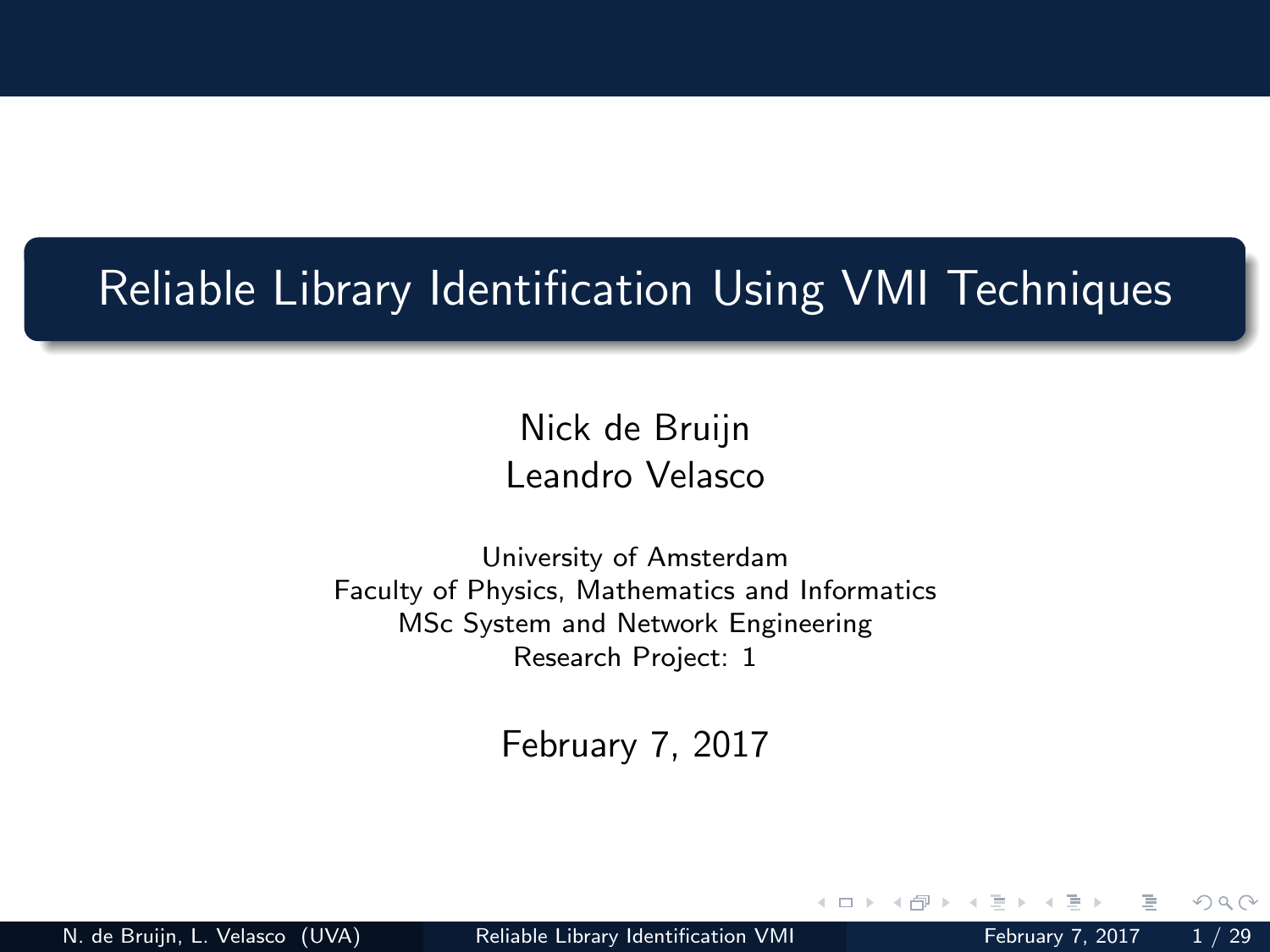- Enhance cloud security
- Vulnerabilities in libraries can have major consequences
- Efficient way of detecting vulnerabilities in libraries is needed

4 **E** F

 $QQQ$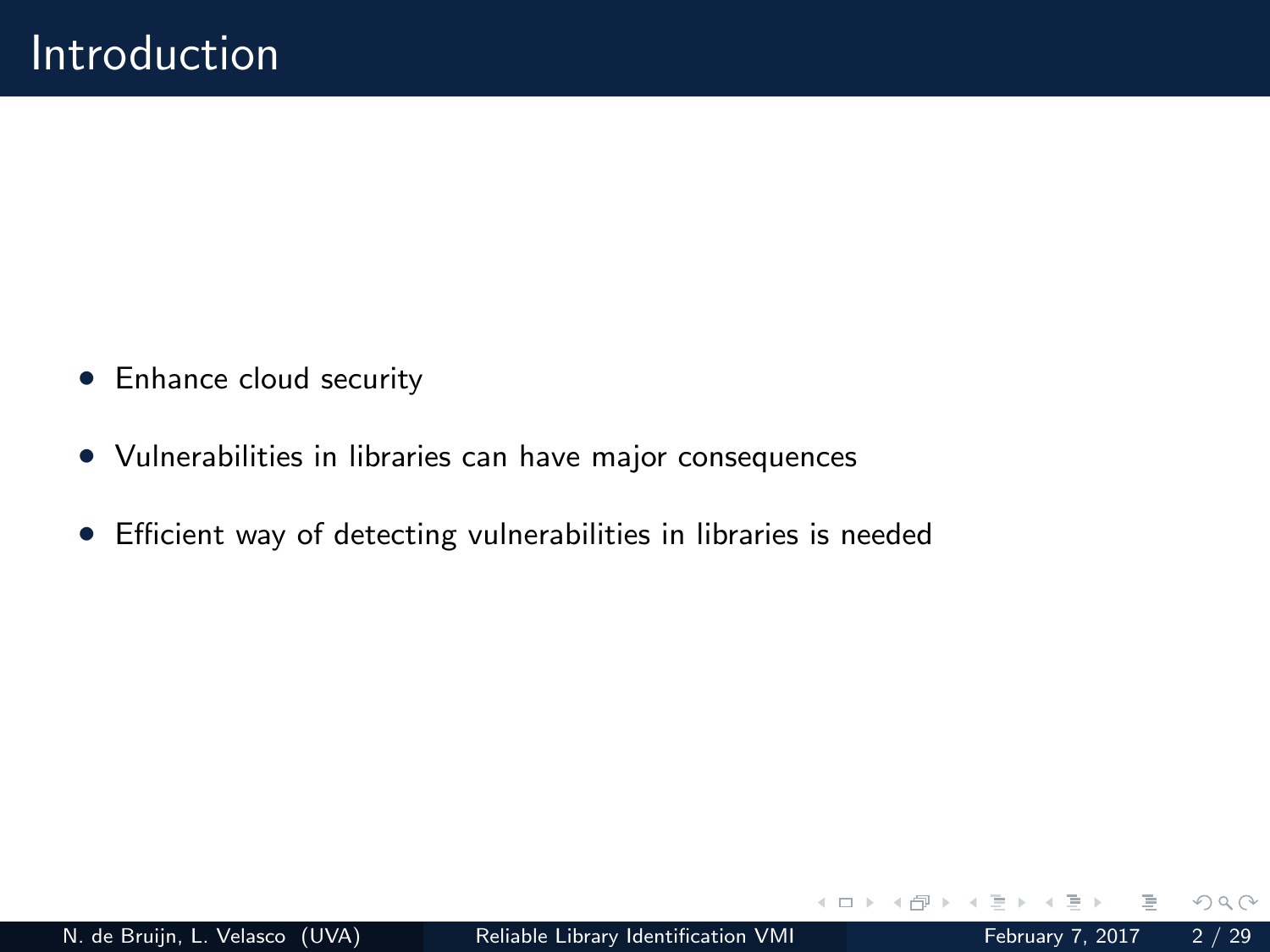#### To which extent can one reliably identify the version of a selected running library using the VMI techniques provided by LibVMI?

How can one identify a running library in a VM where the library name can not be trusted?

 $QQQ$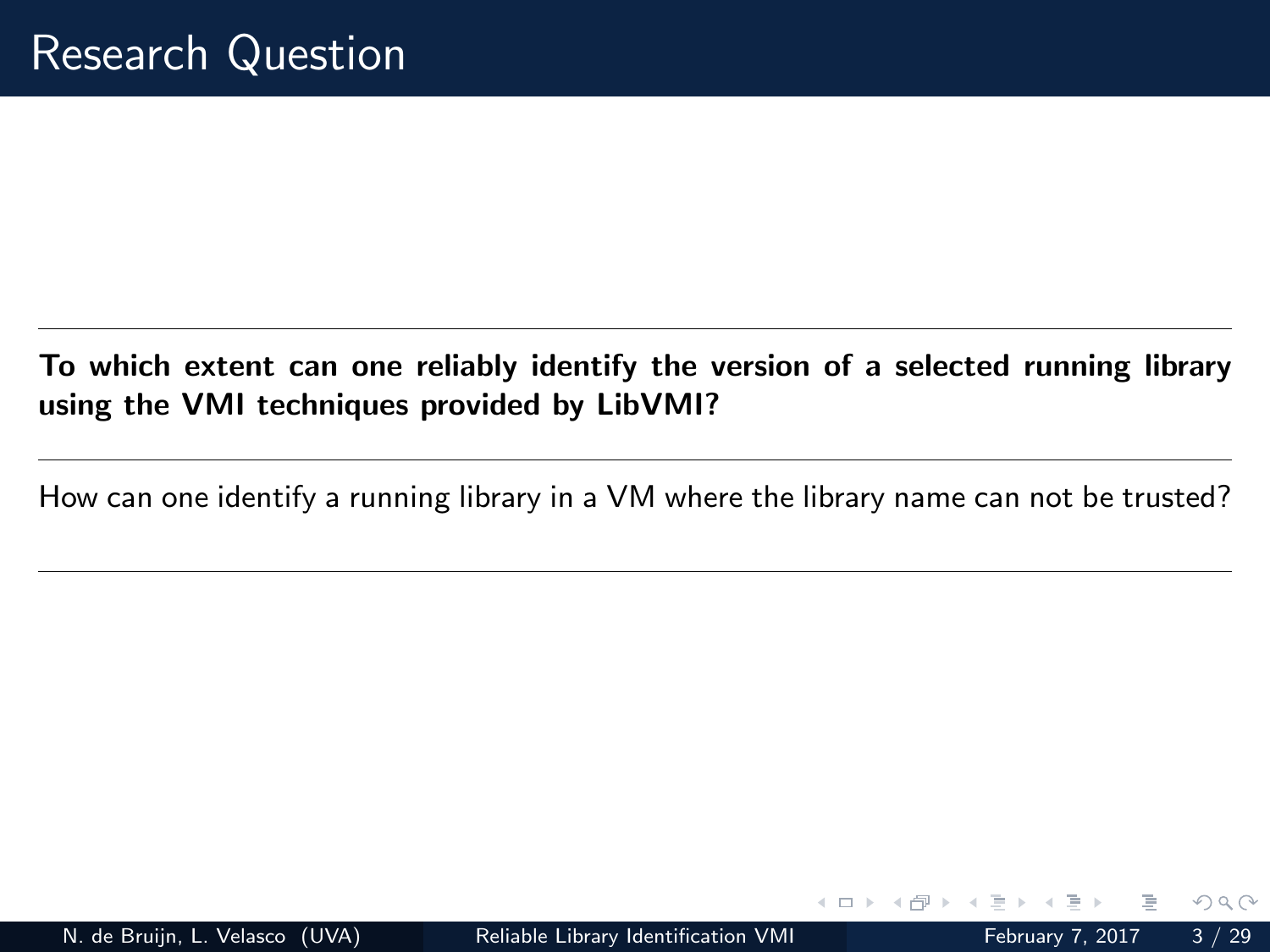<span id="page-3-0"></span>Related work virtual machine introspection:

- 2003, A virtual machine introspection based architecture for intrusion detection. In NDSS, volume 3, pages 191 - 206. Tal Garfinkel, Mendel Rosenblum, et al.
- 2012, Simplifying virtual machine introspection using libVMI. Sandia report, pages 43 - 44. Bryan D Payne.
- 2016, Vmicvs: Cloud vulnerability scanner. Anil Kumar Konasale Krishna and Robert Ricci.

Related work library identification:

• 2017, Automatic Library Version Identification, an Exploration of Techniques Thomas Rinsma.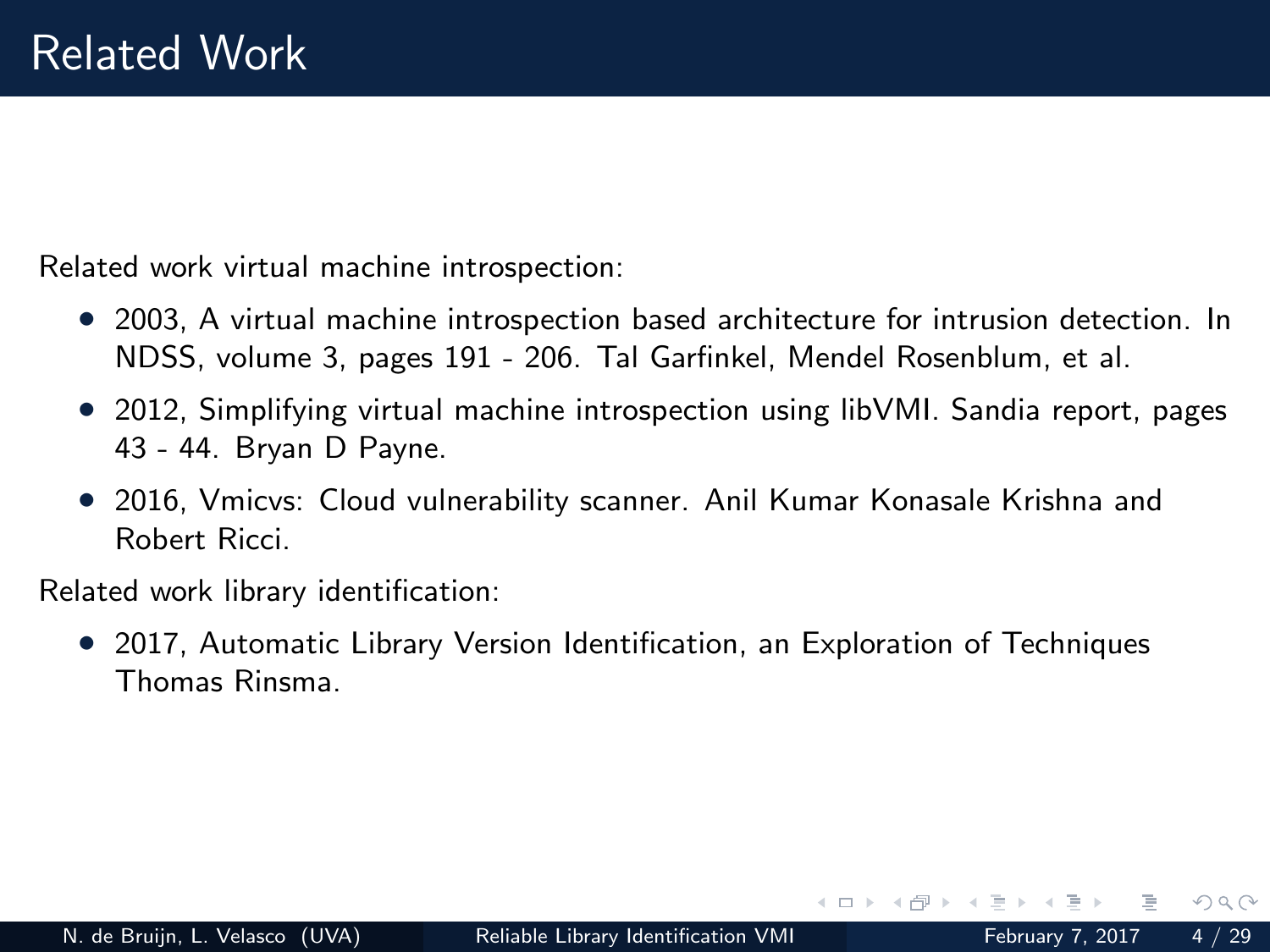<span id="page-4-0"></span>

Figure: Vitual Machine Architecture<sup>1</sup>

• Hypervisor has access to the binary representation of the virtual memory used by the OS running inside the virtual machine

 $^{\rm 1}$ http://www.cse.wust[l](#page-0-0).edu/ jain/cse $571$ -09/ftp/vmse[c/](#page-3-0)i[nd](#page-5-0)[ex](#page-3-0)[.h](#page-4-0)[tm](#page-5-0)l  $\equiv$   $\rightarrow$  $QQQ$ N. de Bruijn, L. Velasco (UVA) [Reliable Library Identification VMI](#page-0-0) February 7, 2017 5 / 29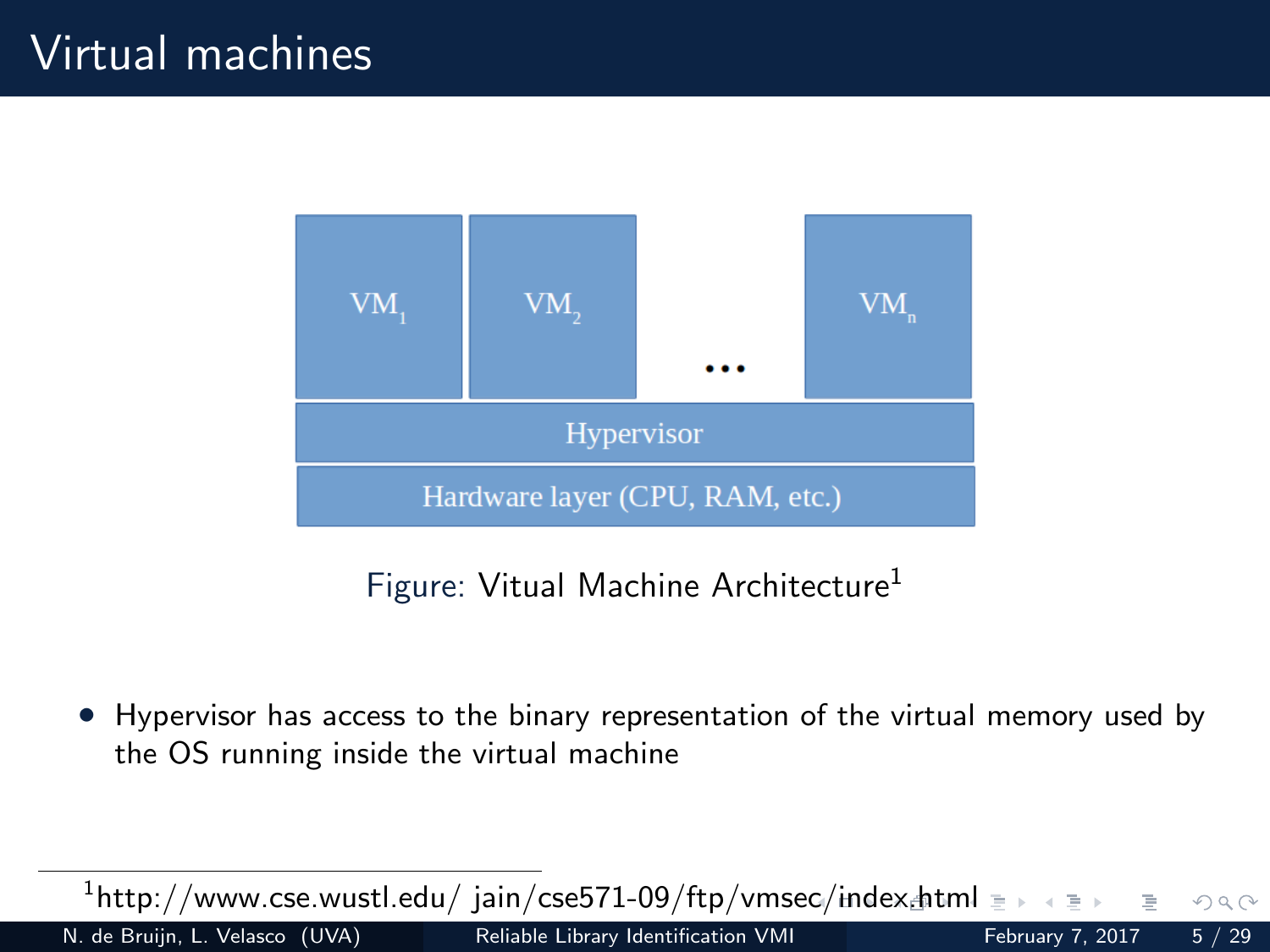<span id="page-5-0"></span>

|        | 00 | 00 | 00             | 00        | 9c | 95             | ba             | $e \theta$ | 7c        | b7             | 37             | c1            | 6с             | 6f             | 6f             | 70        |
|--------|----|----|----------------|-----------|----|----------------|----------------|------------|-----------|----------------|----------------|---------------|----------------|----------------|----------------|-----------|
|        | 00 | 00 | 00             | 00        | 00 | 00             | 00             | 00         | 00        | 00             | 00             | 00            | 00             | 00             | 00             | 00        |
|        | 00 | 00 | 00             | 00        | 00 | 00             | 00             | 00         | 00        | 00             | 00             | 00            | 00             | 00             | 00             | 00        |
|        | 00 | 00 | 00             | 00        | 00 | 00             | 00             | 00         | 00        | 00             | 00             | 00            | 00             | 00             | 00             | 00        |
|        | 00 | 00 | 00             | 00        | 00 | 00             | 00             | 00         | 60        | ae             | 77             | de            | C <sub>0</sub> | 4a             | 80             | df        |
|        | e4 | 95 | ba             | e0        | сc | 4a             | 80             | d f        | сΘ        | 4а             | 80             | df            | 6c             | $h\theta$      | 37             | c1        |
|        | 40 | 35 | 8e             | df        | 03 | 00             | 00             | 00         | 07        | 00             | 00             | 00            | 5c             | c1             | c3             | $e\theta$ |
|        | 00 | 00 | 00             | 00        | 00 | 00             | 00             | 00         | 00        | 70             | 2a             | de            | 00             | 00             | 00             | 00        |
|        | 00 | 00 | 00             | 00        | 80 | 7f             | 33             | de         | 50        | c0             | C <sub>3</sub> | $e\theta$     | 60             | C <sub>0</sub> | C <sub>3</sub> | $e\theta$ |
|        | 02 | 00 | 00             | 00        | 68 | C <sub>0</sub> | C <sub>3</sub> | $e \theta$ | 02        | 00             | 00             | 00            | 00             | 00             | 00             | 00        |
| char[] | 00 | 00 | 00             | 00        | 00 | 00             | 00             | 00         | 00        | 00             | 00             | 00            | 00             | 00             | 00             | 00        |
|        | 00 | 00 | 00             | 00        | 00 | 00             | 00             | 00         | 00        | 00             | 00             | 00            | 00             | 00             | 00             | 00        |
|        | 00 | 00 | 00             | 00        | 00 | 00             | 00             | 00         | 00        | 00             | 00             | 00            | 00             | 00             | 00             | 00        |
|        | 00 | 00 | 00             | 00        | 00 | f0             | c3             | e 0        | 00        | 00             | 00             | 00            | 00             | $a\theta$      | C <sub>3</sub> | $e\theta$ |
|        | 00 | 00 | 00             | 00        | a5 | 26             | 00             | 00         | 00        | 00             | 00             | 00            | 3d             | 1e             | 00             | 00        |
|        | 00 | 00 | 00             | 00        | 02 | 00             | 00             | 00         | 90        | 96             | b a            | e0            | C8             | 8f             | 38             | c1        |
|        | d4 |    | с3             | e0        | C8 | c2             | c3             | $e \theta$ | C8        | c7             | r3             | $\cap$ $\cap$ | 20             | 00             | 00             | 00        |
|        | 20 | 00 | 00             | 00        | c8 | C <sub>4</sub> | C <sub>3</sub> | $e \theta$ | C8        | C <sub>4</sub> | c3             | $e\theta$     | 00             | 1 <sup>c</sup> | ba             | df        |
|        | 00 | 7f | 33             | de        | 00 | 00             | 00             | 00         | 58        | ae             | 27             | de            | 00             | 00             | 00             | 00        |
|        | 00 | 00 | 00             | 00        | 00 | 00             | 00             | 00         | 00        | 00             | 00             | 00            | 00             | 00             | 00             | 00        |
|        | 00 | 00 | 00             | 00        | a0 | c2             | c3             | $e \theta$ | $a\theta$ |                | c3             | $e\theta$     | 30             | 84             | 99             | de        |
|        | b8 | bd | C <sub>3</sub> | $e\theta$ | a8 | 79             | 3f             | fe         | 00        | 00             | 00             | 00            | 00             | 00             | 00             | 00        |

Figure: Memory from the hypervisor's perspective<sup>2</sup>

 $2$ C. A. Schneider. Full Virtual Machine State Reconstruction for Security Applications, 2013  $\leftarrow$ 

N. de Bruijn, L. Velasco (UVA) [Reliable Library Identification VMI](#page-0-0) February 7, 2017 6 / 29

 $2Q$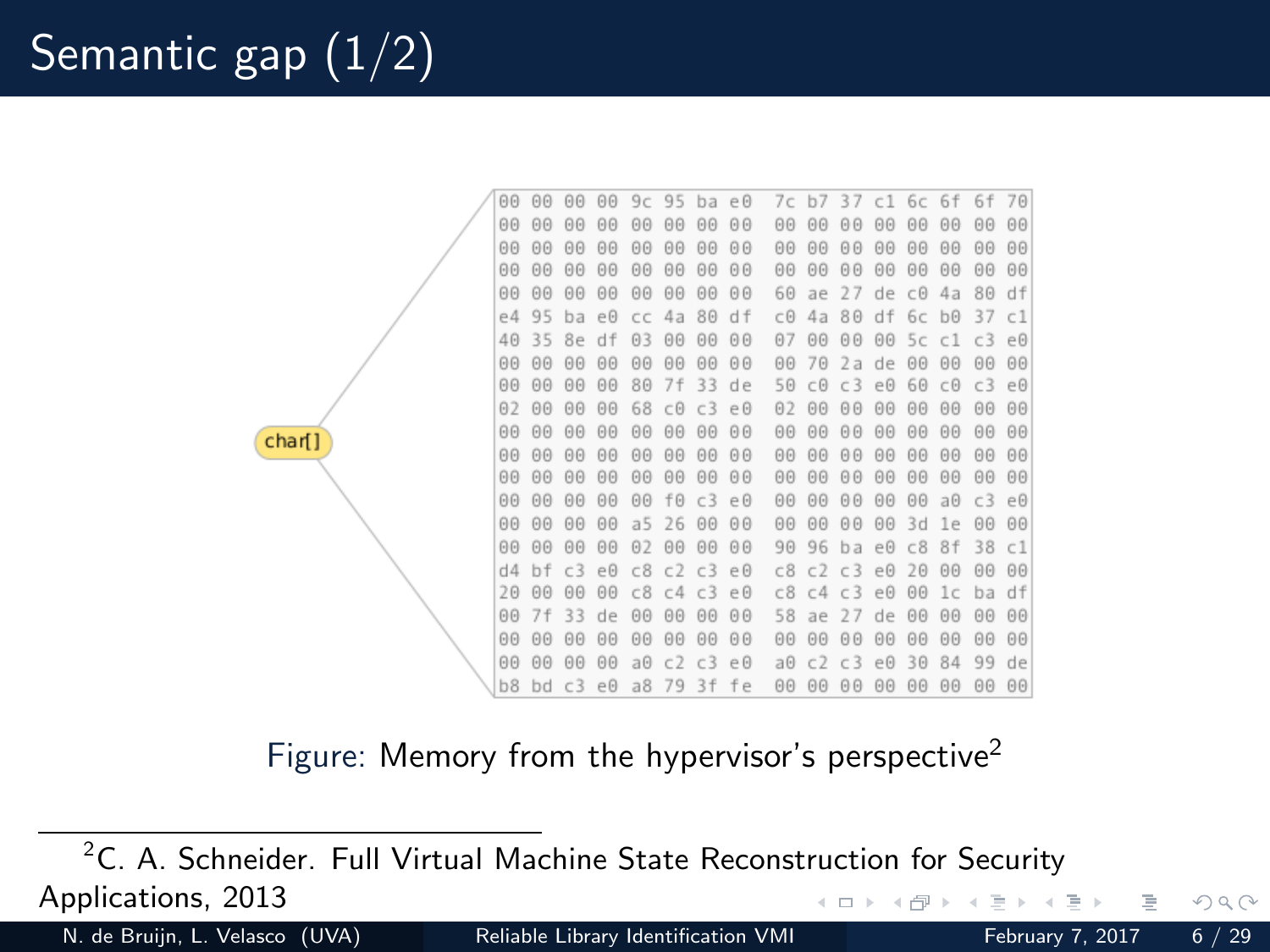# Semantic gap (2/2)



Figure: Memory from the guest's OS perspective<sup>3</sup>

<sup>3</sup>C. A. Schneider. Full Virtual Machine State Reconstruction for Security Applications, 2013  $\leftarrow$   $\Box$   $\rightarrow$  $\leftarrow$   $\overline{m}$   $\rightarrow$ 

N. de Bruijn, L. Velasco (UVA) [Reliable Library Identification VMI](#page-0-0) February 7, 2017 7 / 29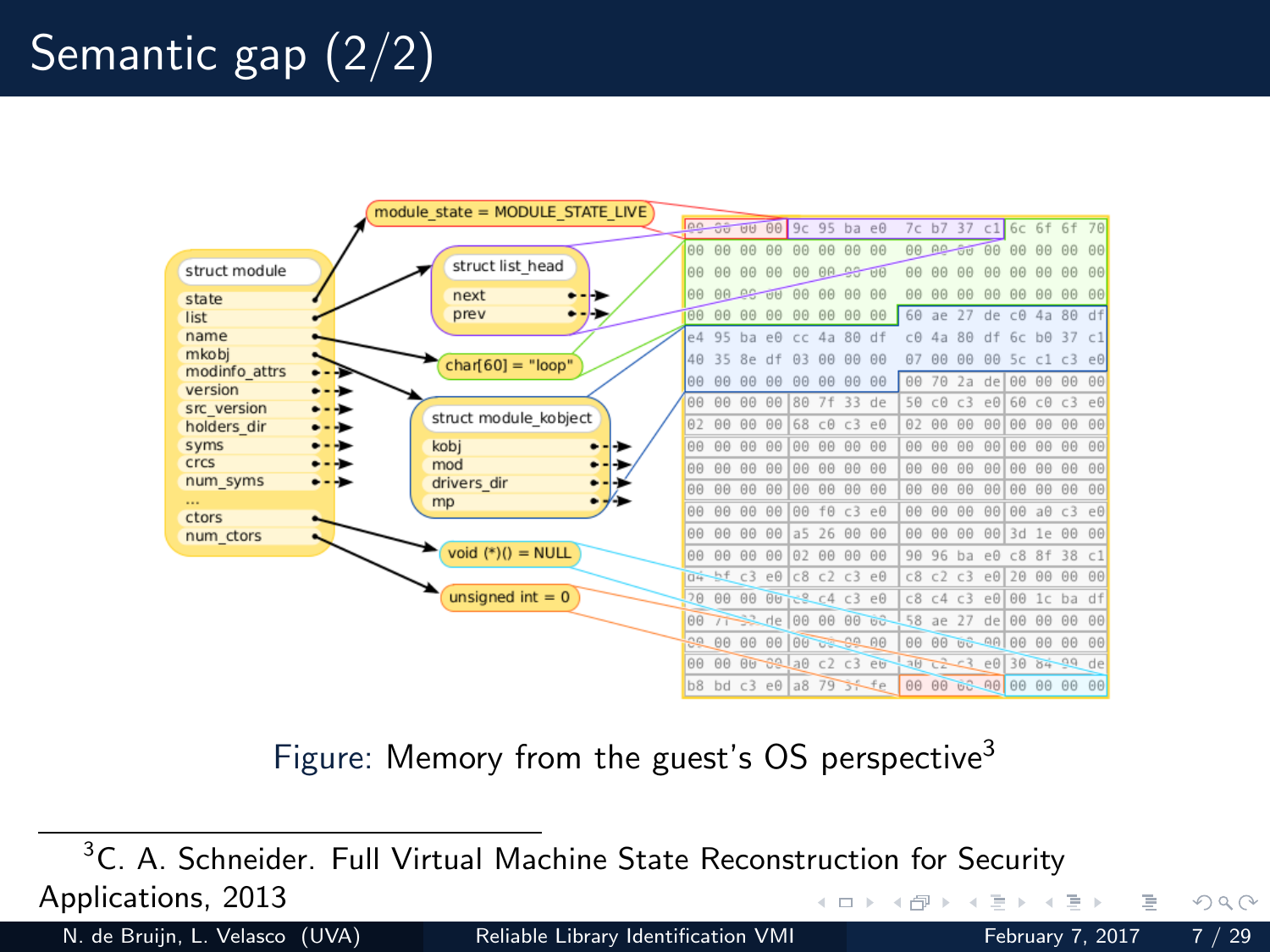- Method to interpret/translate the hypervisor's perspective
- Knowledge of the guest's OS is needed

 $\leftarrow$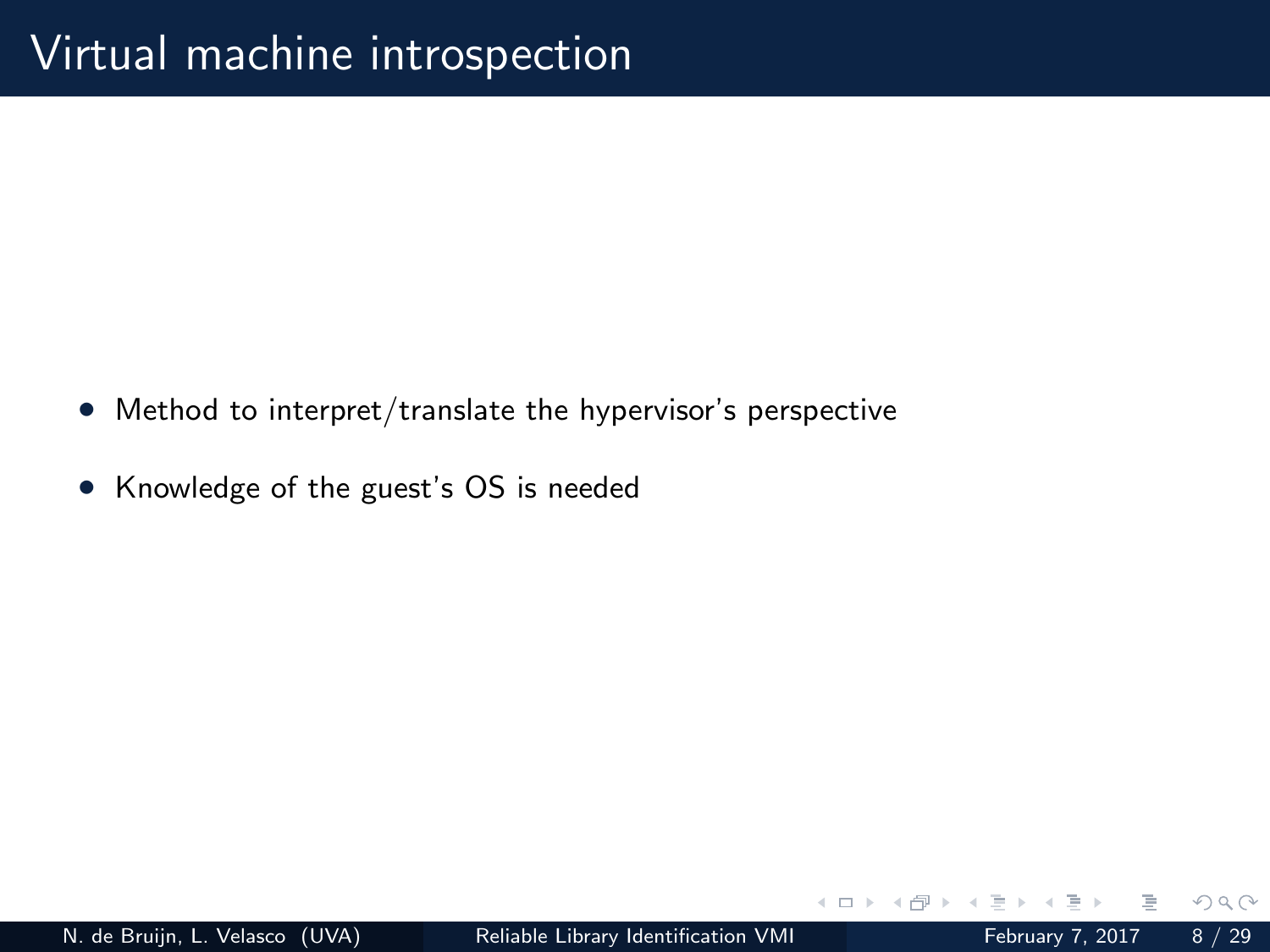- 1 A virtual machine introspection library based on XenAccess (64-bit VM guest support, KVM support, fixes on bugs and memory leaks)
- 2 Provides a useful application programming interface (API) for reading and writing to a virtual machines memory
- 3 Access memory using physical addresses, virtual addresses, or kernel symbols
- 4 Overcomes the semantic gap by providing the lacking information (OS type, location of symbolic information, offsets used to access data)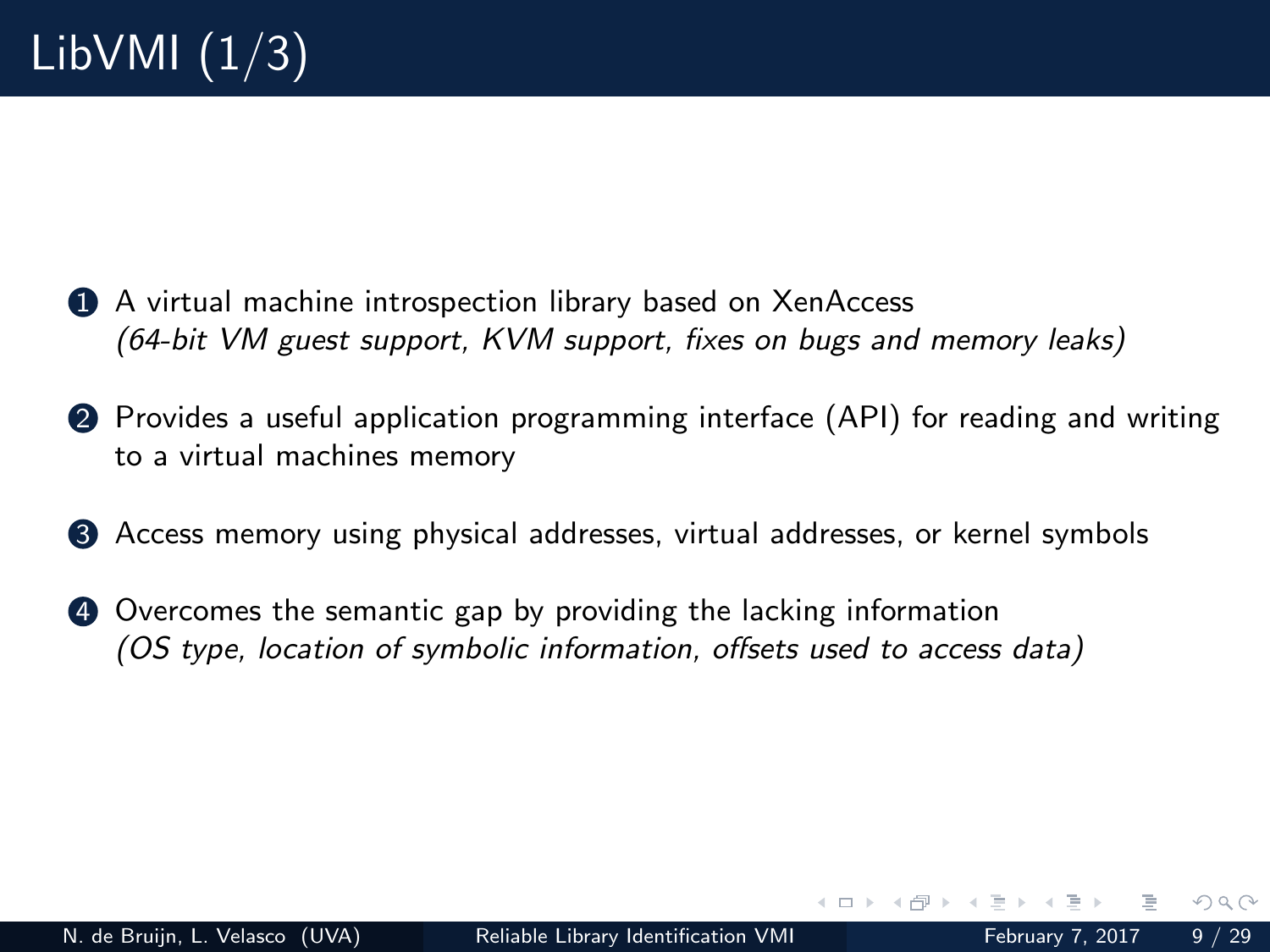# LibVMI (2/3)

- **1** Request to view kernel symbol
- **2** LibVMI finds the virtual address for kernel symbol
- **3** Kernel page directory mapped to find correct page table
- **4** Page table mapped to find correct data page
- **5** Data page returned to LibVMI Library
- **6** LibVMI returns the data



requested Figure: LibVMI memory mapping<sup>4</sup>

4 **D** F

4 http://libvmi.com/docs/gcode-intro.html

N. de Bruijn, L. Velasco (UVA) [Reliable Library Identification VMI](#page-0-0) February 7, 2017 10 / 29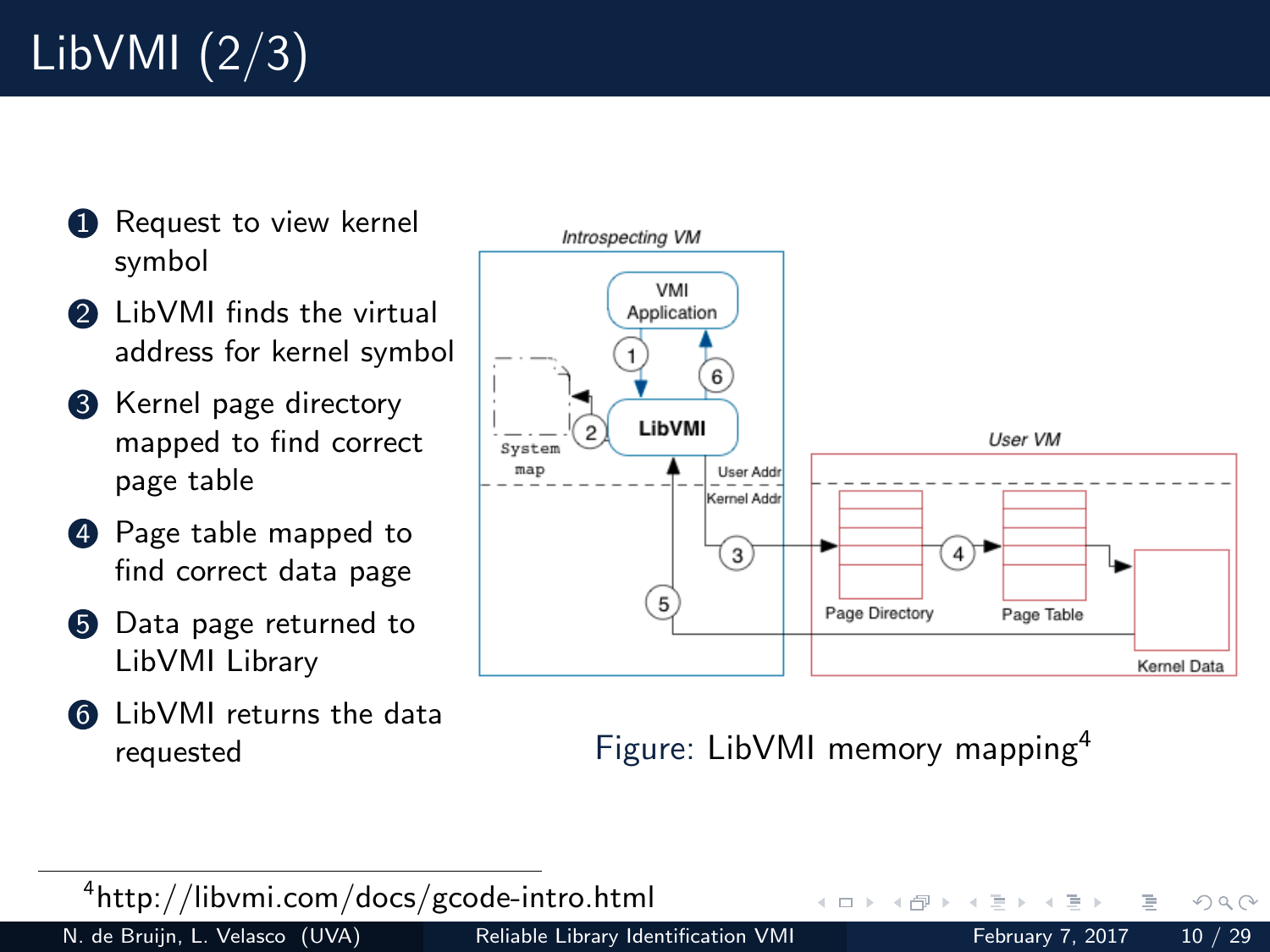Result of LibVMI:

- **1** Mapped virtual memory view
- **2** Access to the virtual memory

4 **E** F

n ⊳ ⊪

Ε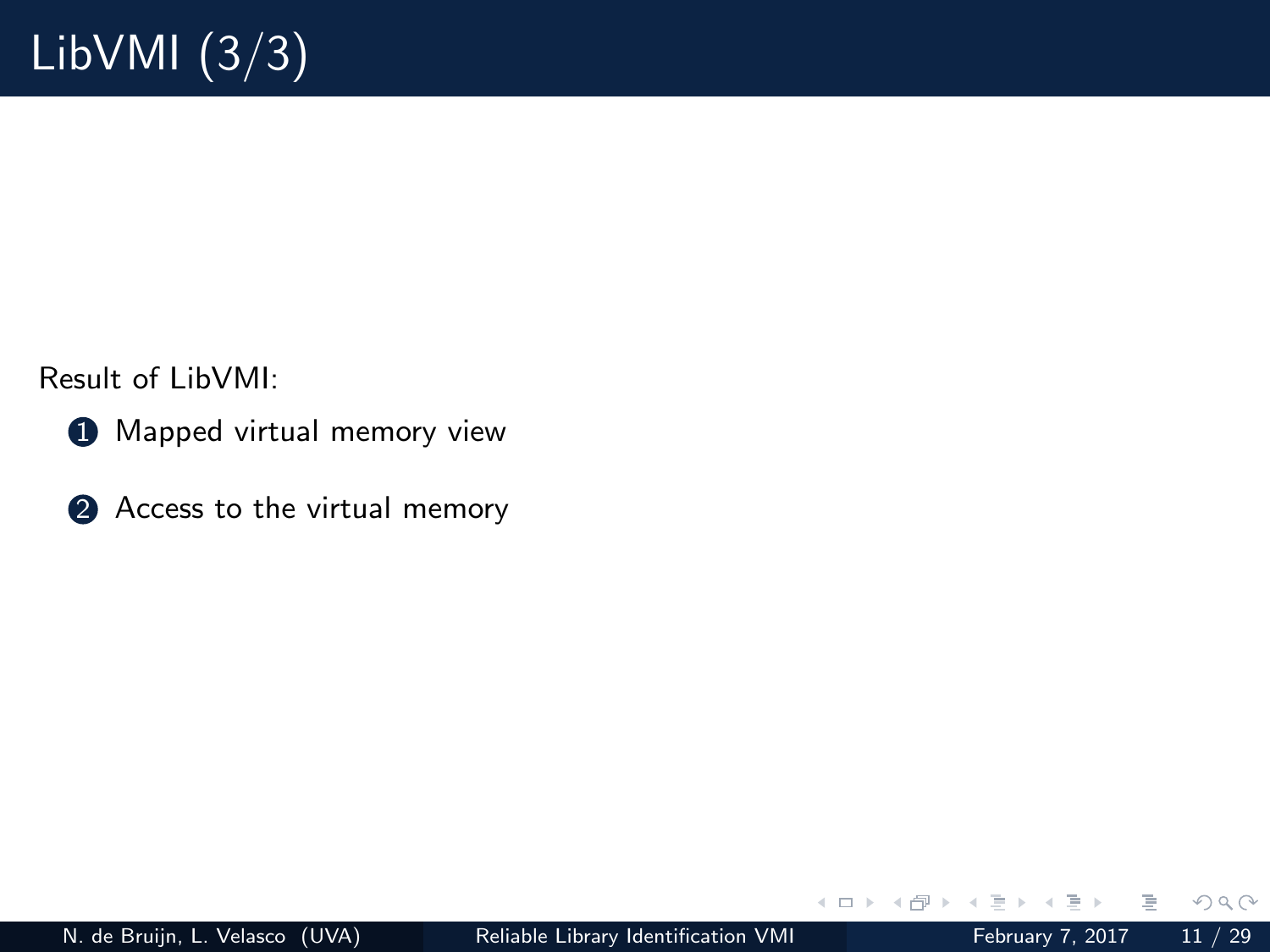- **1** Version number extracting
	- Extract library version from its name or binary
- **2** Behaviour based identification
	- Look at behaviour of the library (system calls, wrapper functions)
- **3** Fingerprint identification
	- Extract information from a binary to create a fingerprint
	- Strict vs Fuzzy fingerprints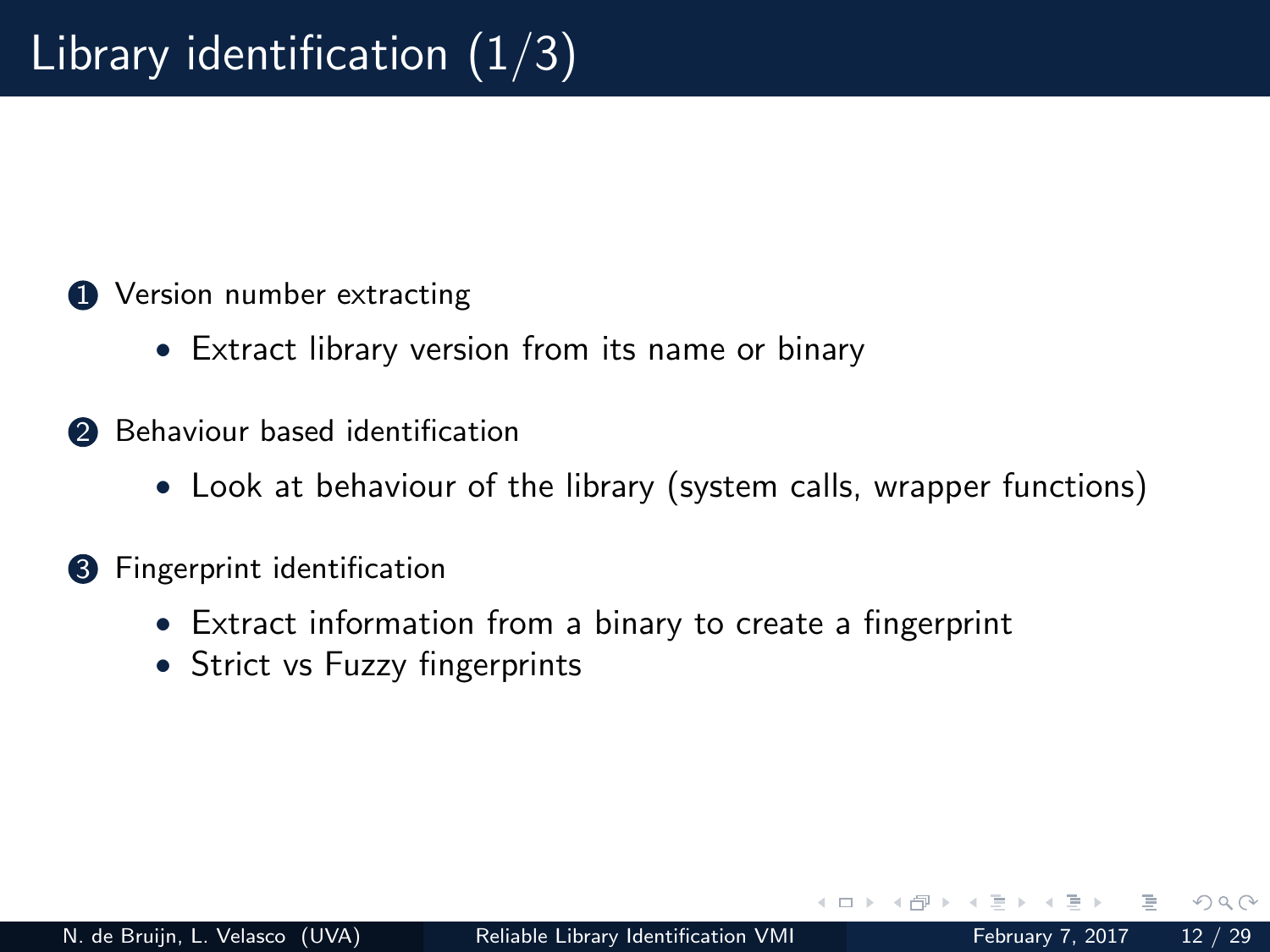# Library identification (2/3)

Printable strings:

- Uses a set of printable strings extracted from the library executable (Error messages, copyright or usage information)
- Tian et al. show that such a list of strings can be an accurate signature of an executable object when used for malware classification
- Thomas Rinsma concludes this to be the most efficient method to identify libraries
- Printable strings can be extracted by using Unix strings command
- Measure similarity of sample sets using the **Jaccard index**:

$$
J(A,B) = \frac{|A \cap B|}{|A \cup B|}
$$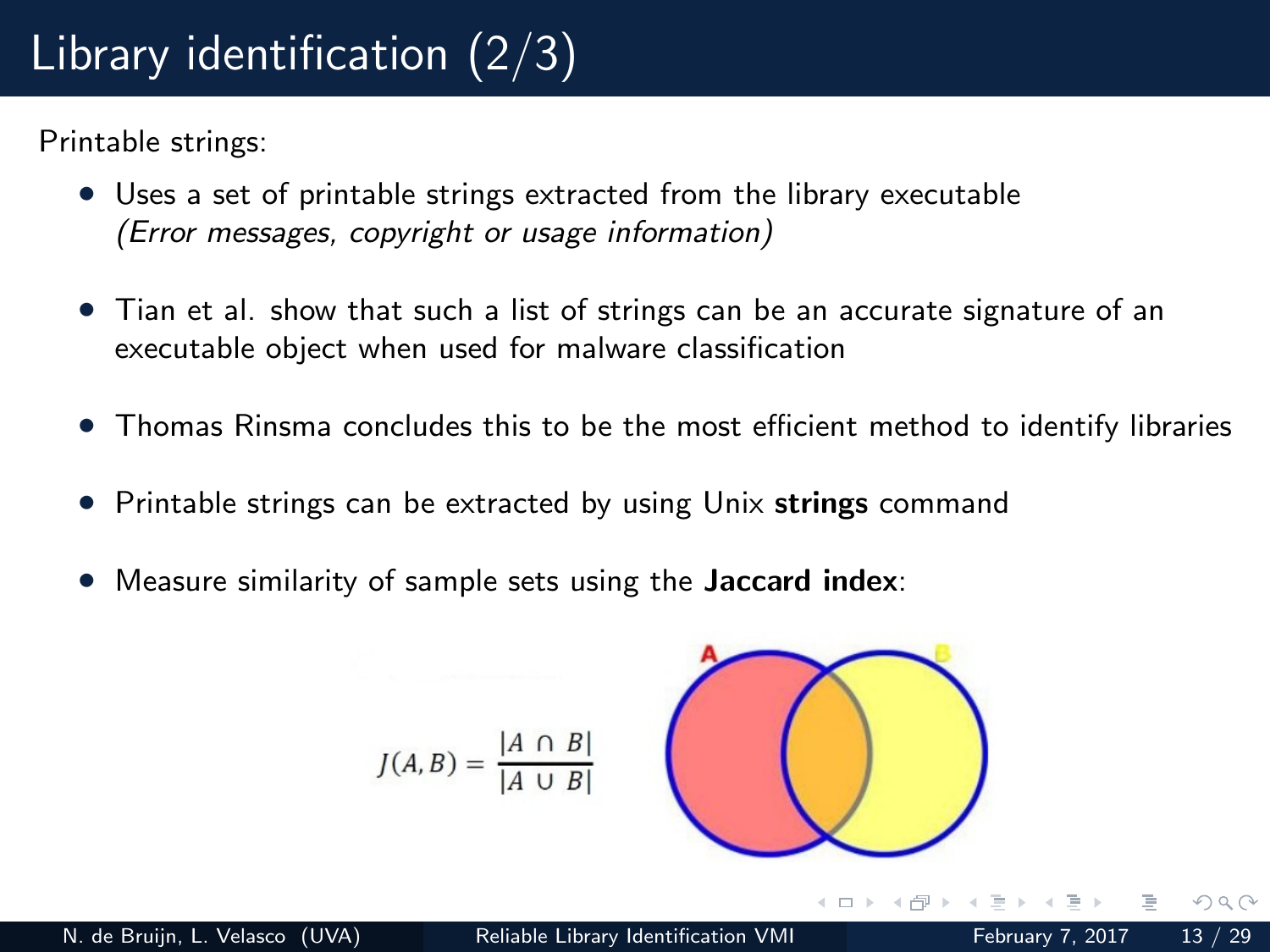# Library identification (3/3)

```
setrpcent
__progname
mhrtoc32_IO_free_backup_area
creat
setnetent
weschr
strxfrm 1
posix_spawn_file_actions_addclose
argp_err_exit_status
getgrgid_r
__vfwprintf_chk
unshare
_seterr_reply
_{--}recv_{-}chk
_IO_getline_info
__fwriting
finitel
_itoa_lower_digits
inet6_opt_finish
pthread_cond_init
_IO_default_xsputn
```
Figure: Example of strings obtained with the Unix command strings

N. de Bruijn, L. Velasco (UVA) [Reliable Library Identification VMI](#page-0-0) February 7, 2017 14 / 29

∢ □ ▶ ⊣ <sub>□</sub> ▶ ⊣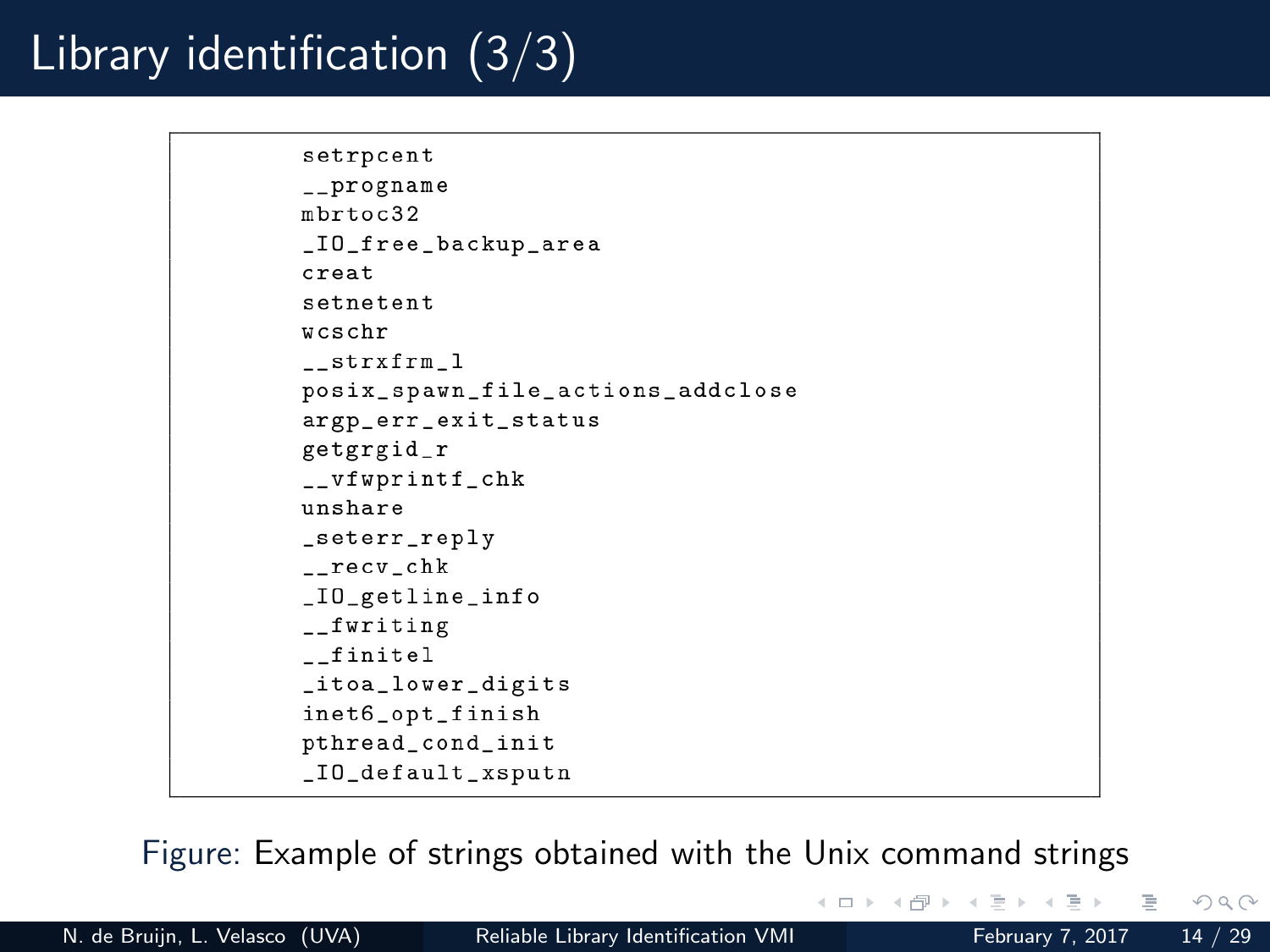#### Experimental Environment

The environment consist of:

- Privileged Host Dom0, in charge of performing the introspection
- Guest VM, system that will be introspected



B.

 $QQQ$ 

 $\sim$  $\equiv$ 

 $\leftarrow$   $\Box$   $\rightarrow$ 

- ← 冊 → → ← → ←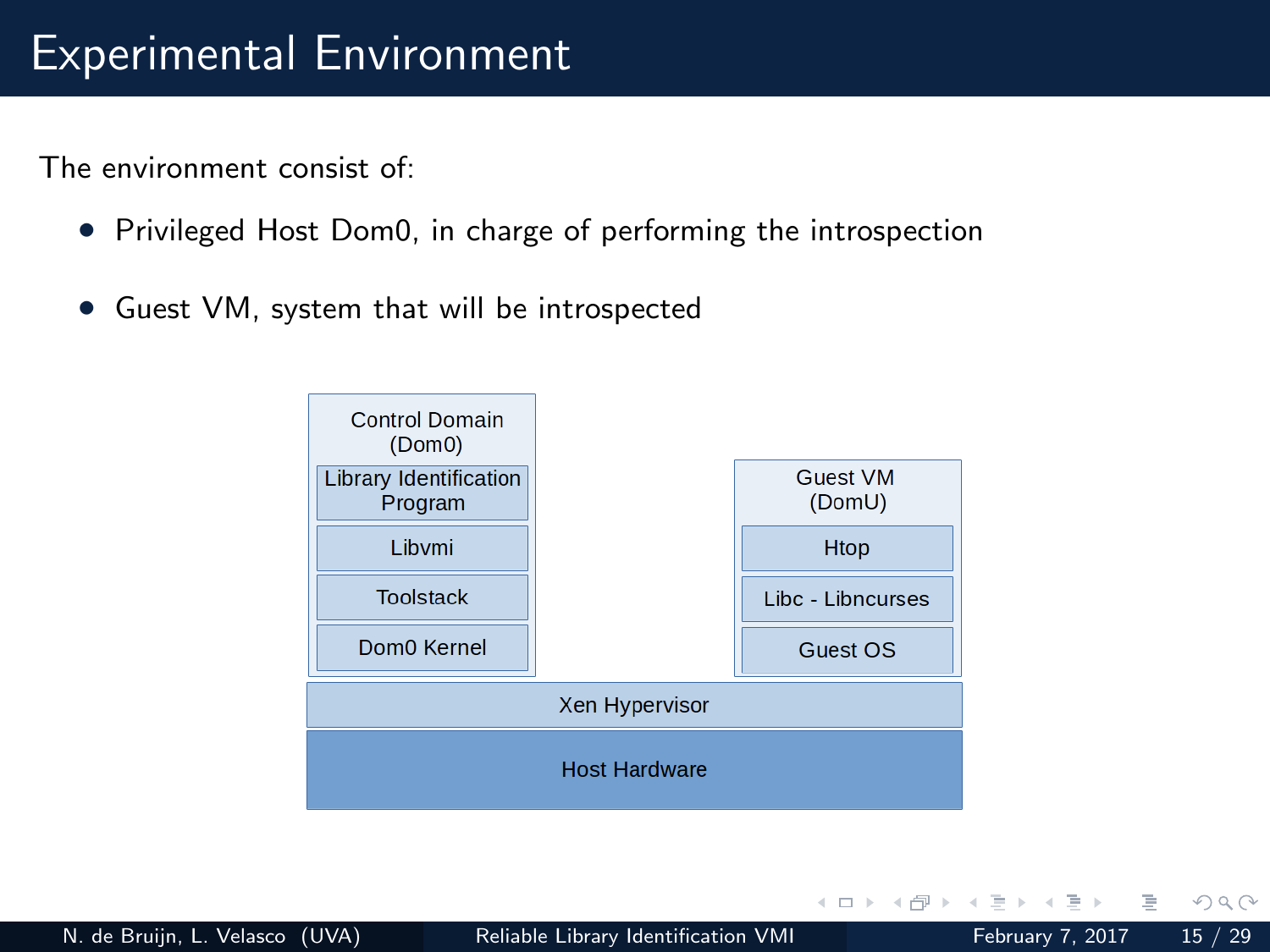The program consist of the following components:

- Library extractor: This module handles the introspection aspects required to extract the library binary from the guest VM memory. It does so by making use of LibVMI
- Library Identifier: This module generate the fingerprint of the selected library and then compares it against the reference data base
- Reference Data Base: It contains 151 fingerprints from different versions of different libraries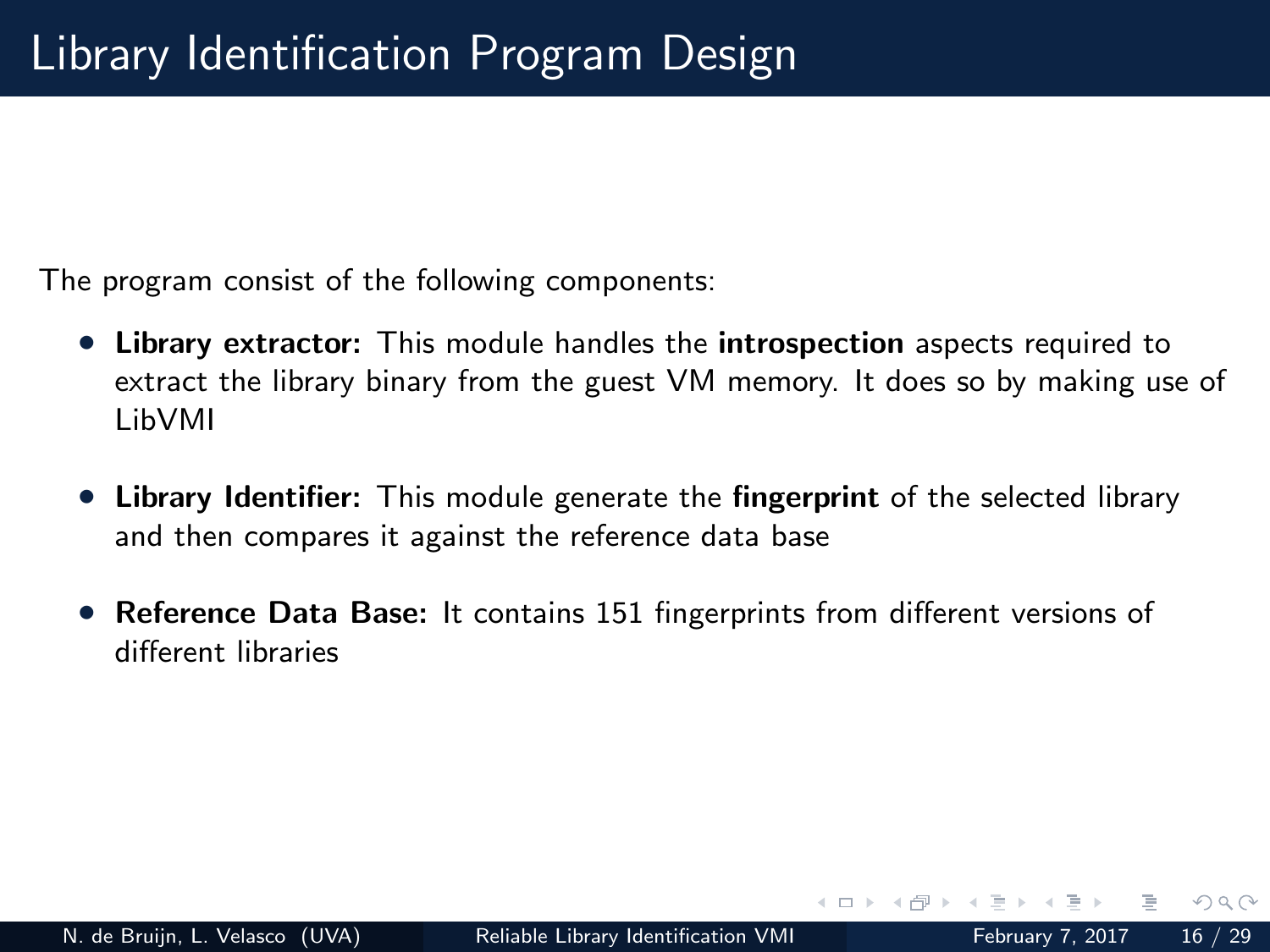### Library Extractor Implementation

This module is in charge of:



#### Kernel Data Structures:



N. de Bruijn, L. Velasco (UVA) [Reliable Library Identification VMI](#page-0-0) February 7, 2017 17 / 29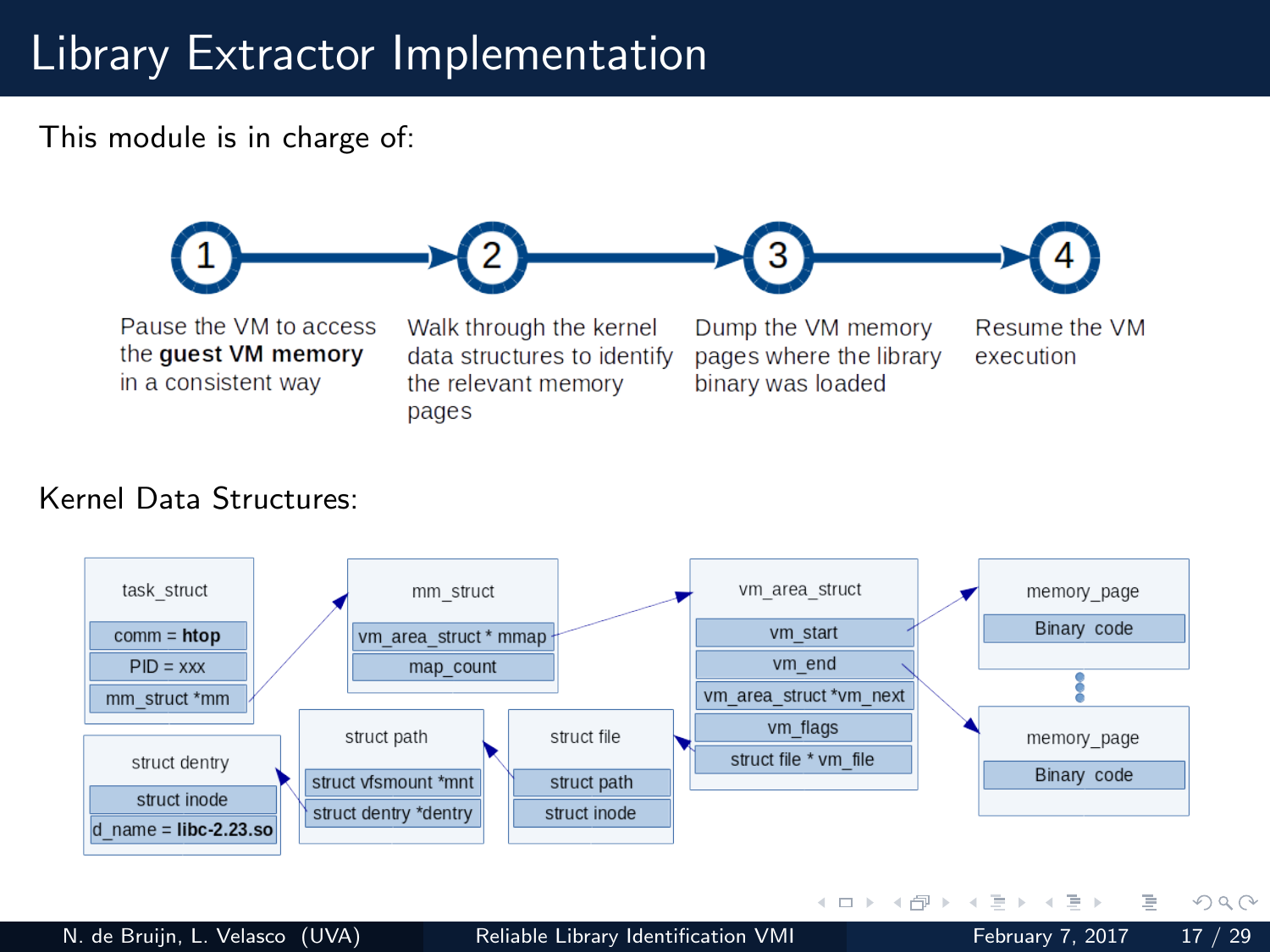This module is in charge of:

- Generate a fingerprint from the extracted library. This is done by executing the Unix command Strings.
- Calculate the Match Score for each fingerprint in the reference DB

 $\circ$  MatchScore  $=\frac{|Sample \cap Reference|}{|Sample \cap Reference|}$ |Sample∪Reference|

• Sort the results and return the top five Match Scores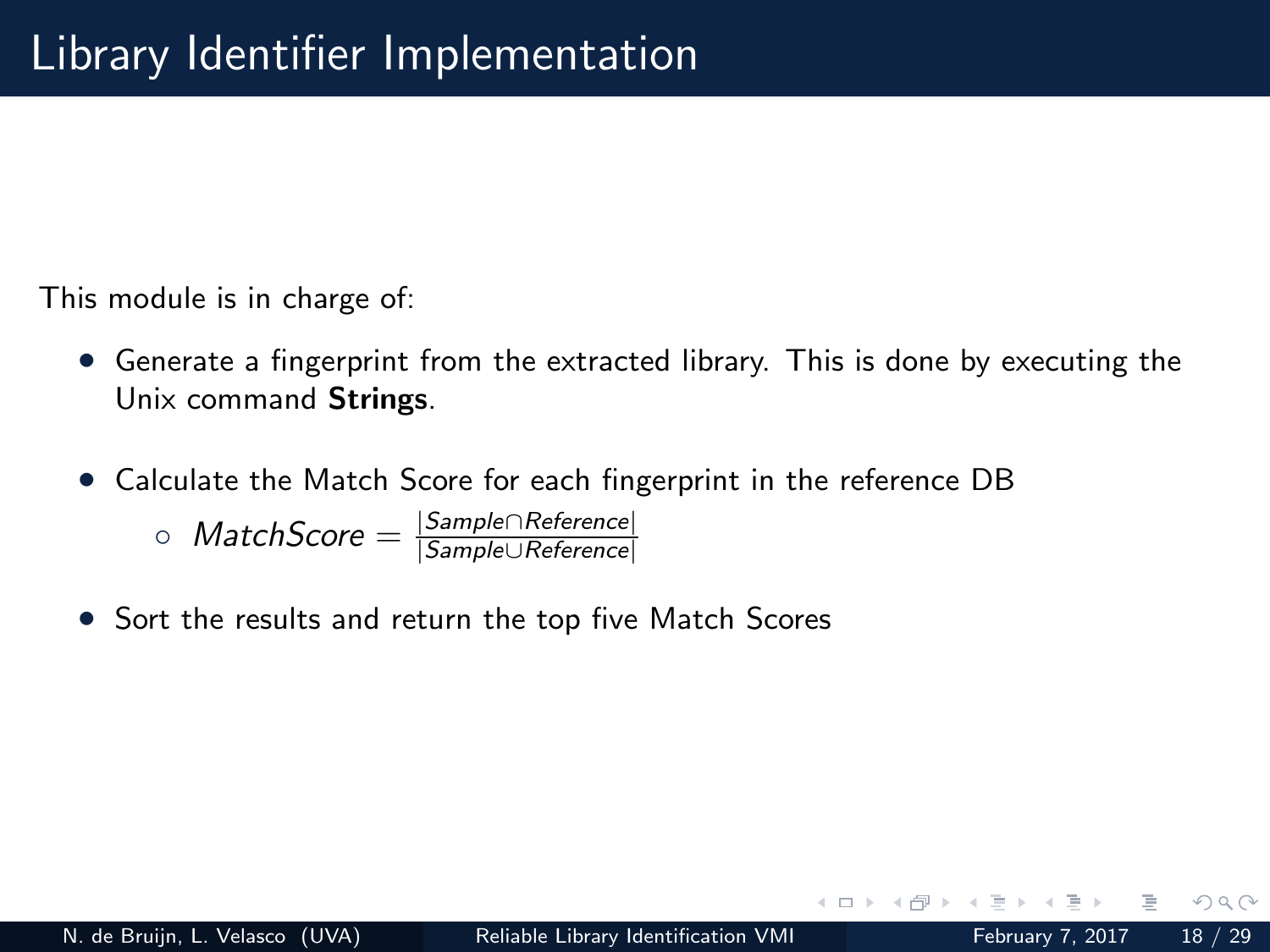The following step were followed to create the DB:

- **1** Download the source code from different versions of different libraries. Including the ones that will be tested (libc and libncurses)
- 2 Build the different libraries by only passing the argument - - prefix=< directory>
- **3** Generate a fingerprint for each share object created during the building procedure. This is done by executing the Unix command Strings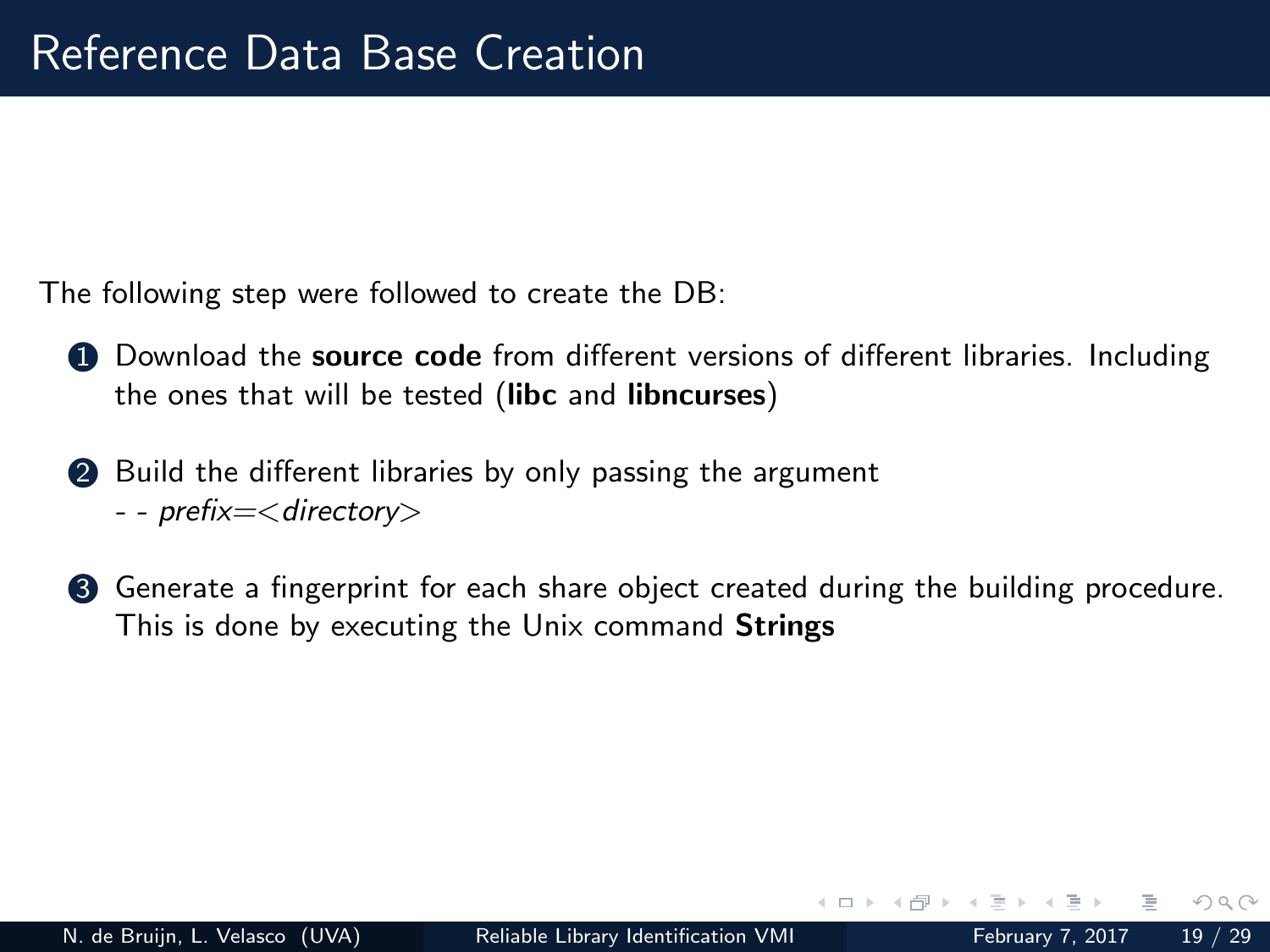### Library Identification Program Output

| Match    | Fingerprint in the DB     | <b>Match</b> | Fingerprint in the DB     |
|----------|---------------------------|--------------|---------------------------|
| 20.59%   | libc-2.23.so.strings      | 15.50%       | libncurses.so.5.9.strings |
| 19.73%   | libc-2.22.so.strings      | 15.47%       | libncurses.so.5.8.strings |
| 19.71%   | libc-2.24.so.strings      | 15.20%       | libncurses.so.5.7.strings |
| 19.34%   | libc-2.21.so.strings      | 14.00%       | libncurses.so.6.0.strings |
| 18.78%   | libc-2.20.so.strings      | 4.89%        | libjpeg.so.9.2.0.strings  |
| 18.25%   | libc-2.19.so.strings      | 4.65%        | libmenu.so.6.0.strings    |
| $3.56\%$ | libjpeg.so.9.2.0.strings  | 4.48%        | libresolv-2.23.so.strings |
| 2.91%    | libncurses.so.5.9.strings | 4.41%        | libresolv-2.24.so.strings |

Table: Output for libc-2.23

Table: Output for libncurses-5.9

- The low match scores are due to the way the DB was built and the fact that some pages may be swapped out
- The match score obtained with the original .so that was loaded in memory is : 97.06%
- Less than 9% is considered a mismatch

 $\Omega$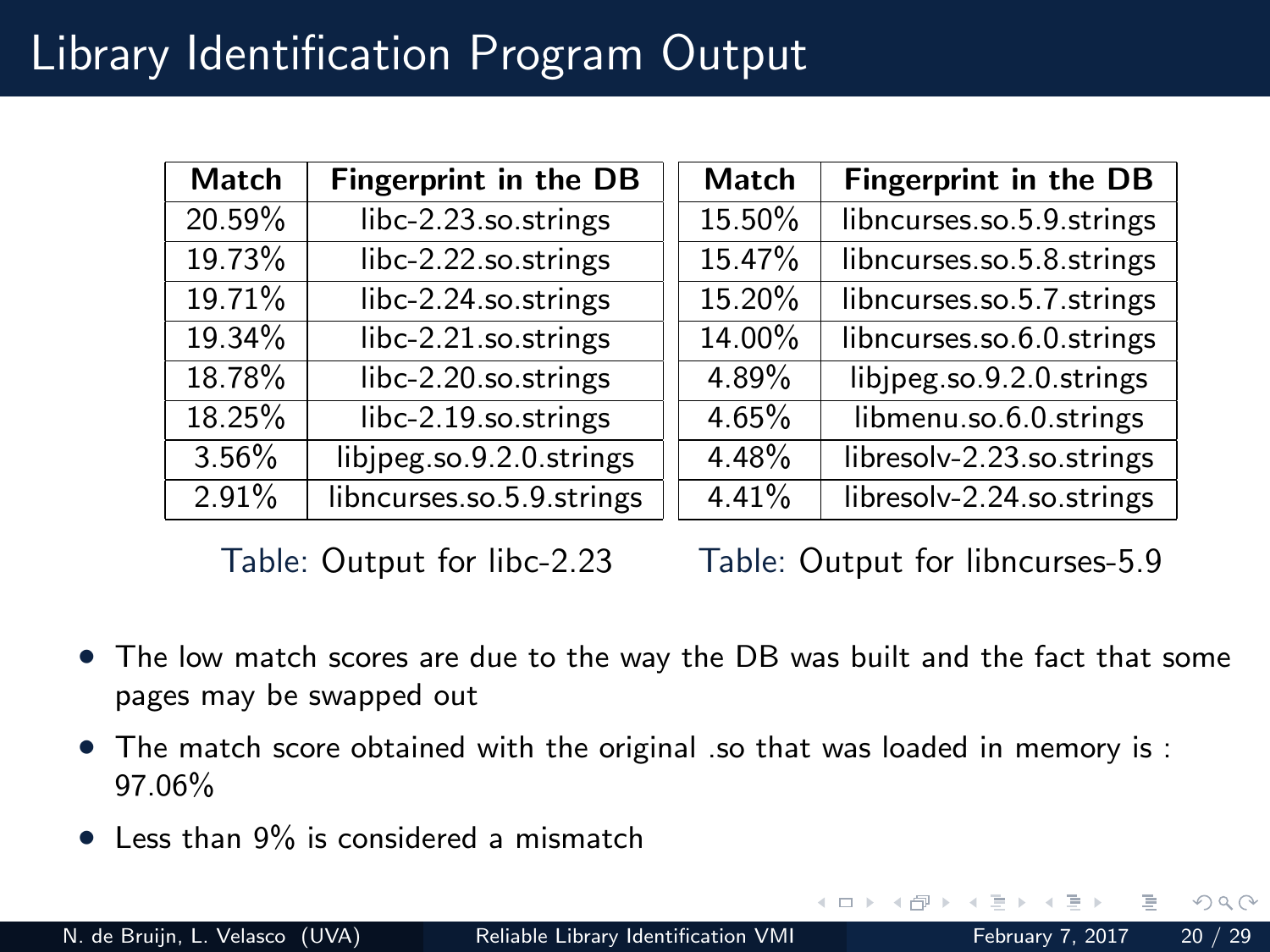### Efficiency and Effectiveness Experiments Design

- The program was executed 100 times per load configuration and per library (libc-2.23 or libncurses-5.9)
- Each load configuration represent either the hypervisor's CPUs or the guest VM's CPUs stressed at 0% (low), 50% (mid) or 100% (high)
- Data gathered during the experiments:
	- Pause Time
	- Identification Time
	- Memory Usage
	- CPU Usage
	- Match Score
- For each of the above values the mean and the standard deviation was calculated
- Two extra experiments were executed in which either the hypervisor's memory or the guest VM's memory was stressed at 100%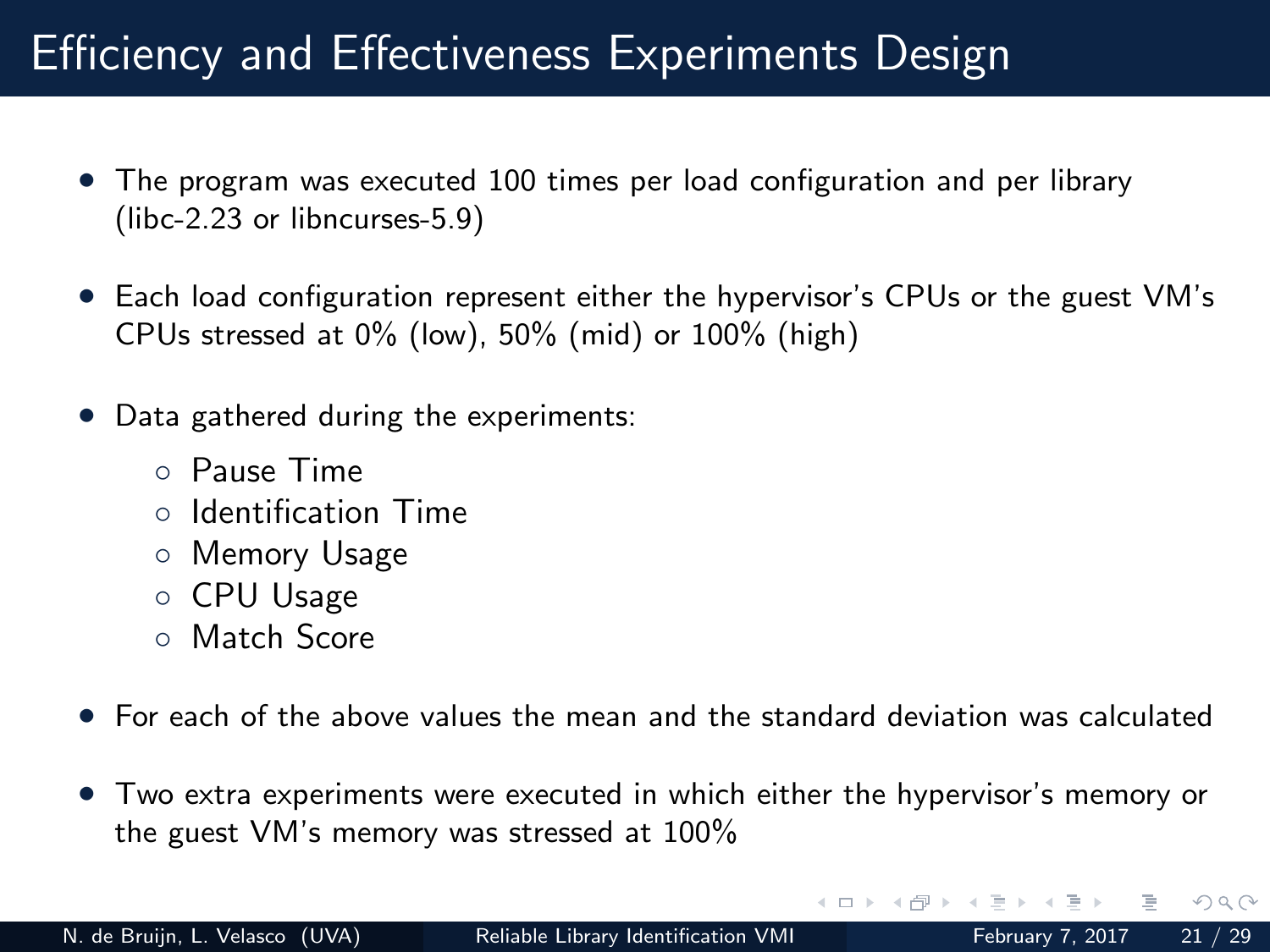#### Pause Time Results - libc

**VM Low Load** 



**VM High Load** 

 $\leftarrow$   $\Box$   $\rightarrow$ 

4 伺 ▶

 $\overline{A}$ 

 $\equiv$ 

È.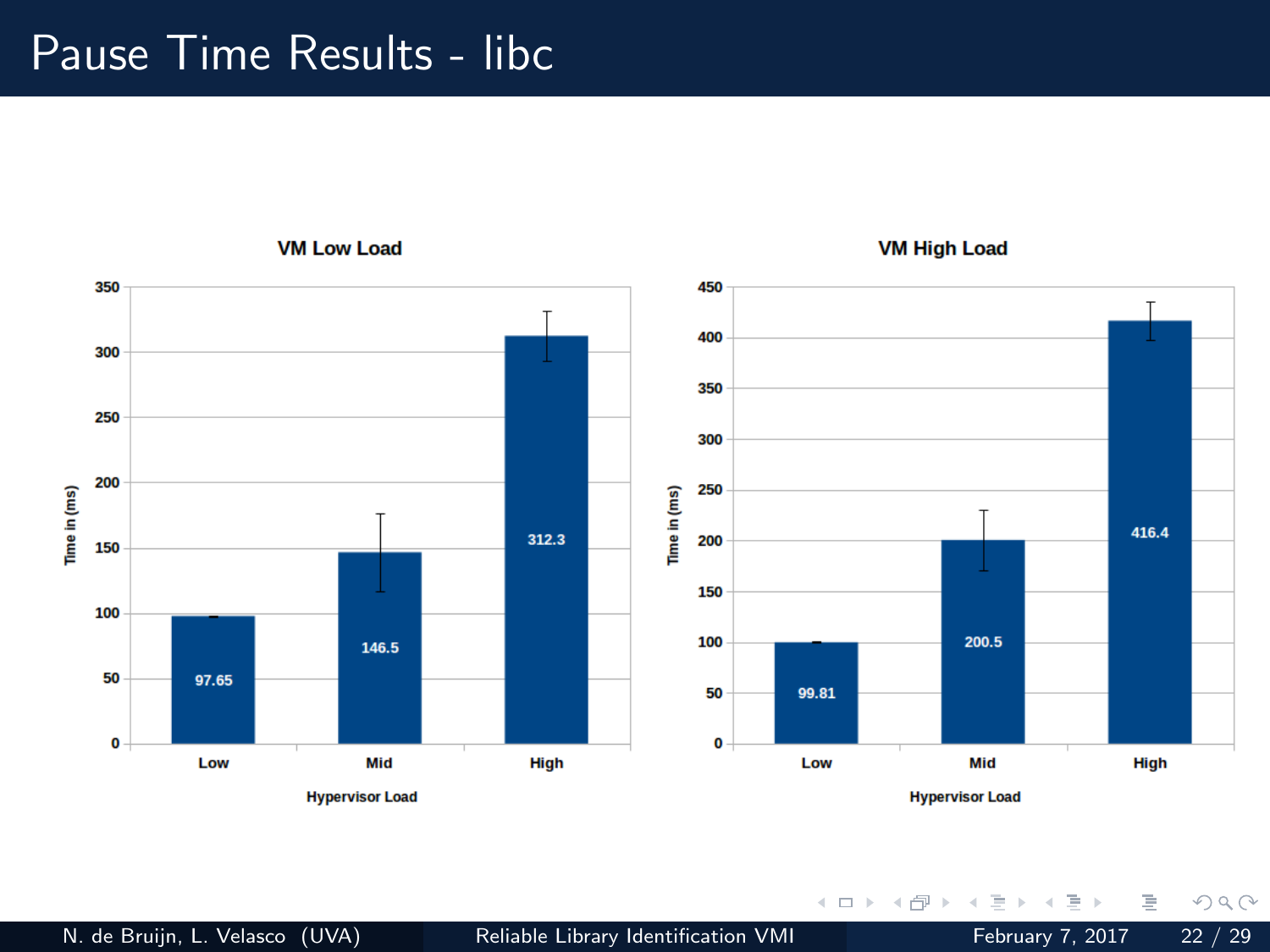#### Identification Time Results - libc



N. de Bruijn, L. Velasco (UVA) [Reliable Library Identification VMI](#page-0-0) February 7, 2017 23 / 29

 $\leftarrow$   $\Box$   $\rightarrow$ 

同

 $\sim$  $\,$ 

Þ

Ξ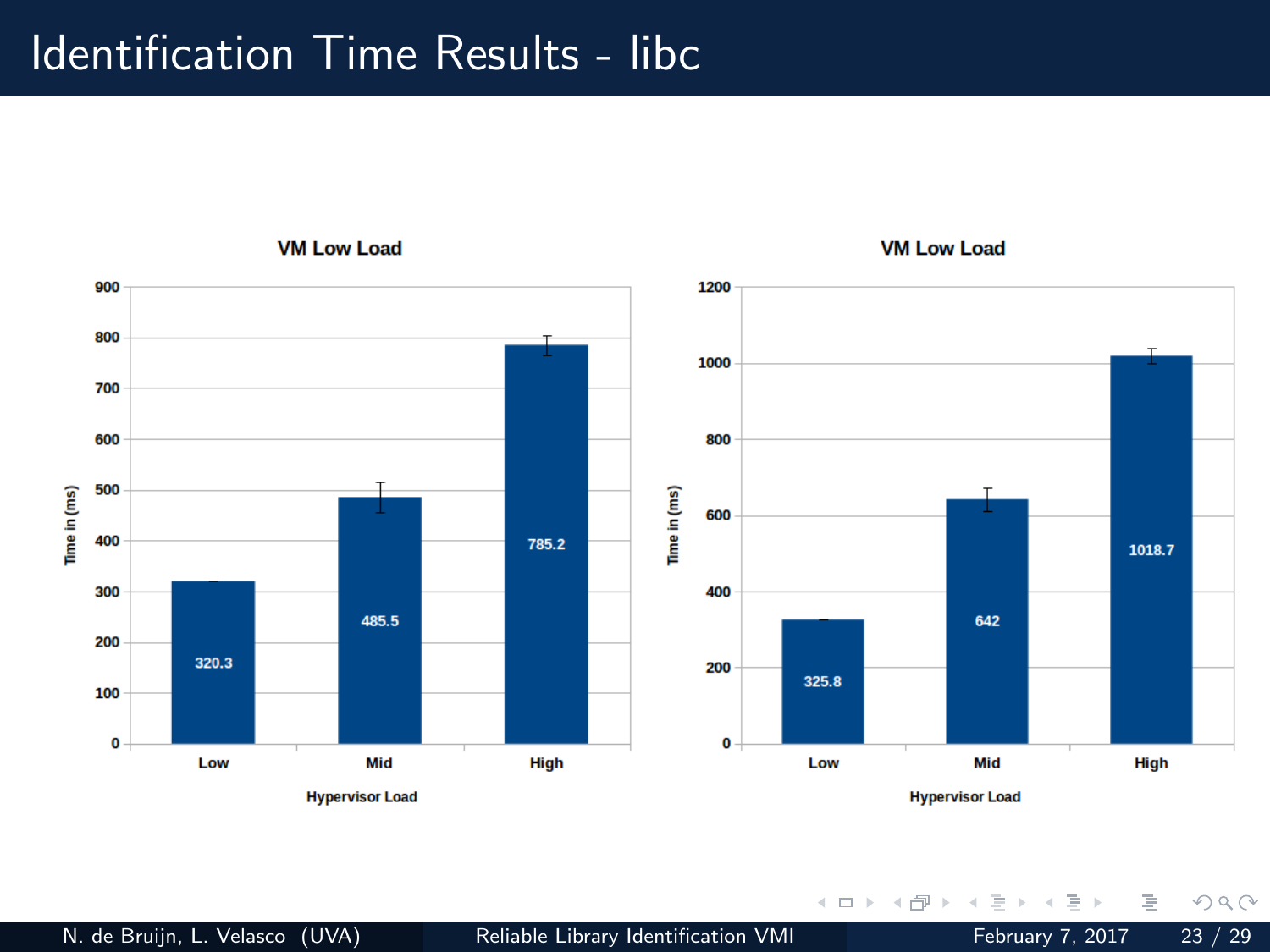- Match scores are not affected by the CPU load
- However they are affected by the memory load as shown in the following table:

| Library    |                      | Not Stressed Memory   VM Memory at 100%   Xen Memory at 100% |                      |
|------------|----------------------|--------------------------------------------------------------|----------------------|
| libc.      | $20.606\% \pm 0.007$ | $20.585\% \pm 0.007$                                         | $20.248\% \pm 0.005$ |
| libncurses | $15.500\% \pm 0.000$ | $15.500\% \pm 0.000$                                         | $15.489\% \pm 0.020$ |

Table: Effectiveness Under Heavy Memory Load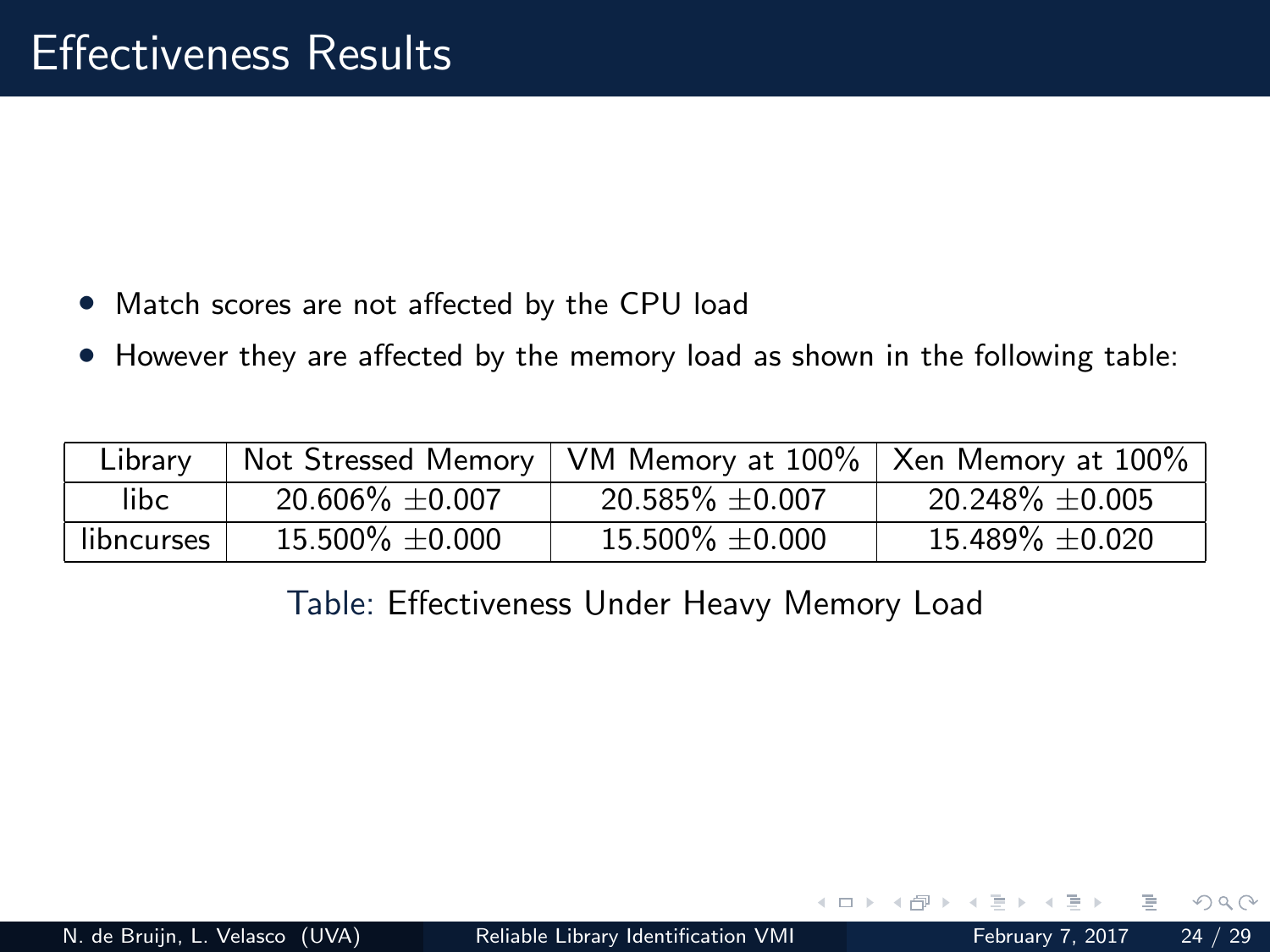## Library Tampering Experiments (1/2)

• Are the strings containing version information relevant to the library identification?

 $GLIBC_2.22$  $GLIBC_2.23$ GLIBC<sub>2.24</sub> glibc 2.24 NPTL 2.24 GNU C Library (Ubuntu GLIBC 2.24-Oubuntu5) stable release version 2.24, by Roland McGrath et al.

Figure: Example of strings containing version information of libc-2.24

• Manually tamper the sample fingerprint to include strings containing version information of libc-2.24

|                    | Sample Fingerprint   Libc-2.23 Ref. Fingerprint   Libc-2.24 Ref. Fingerprint |        |
|--------------------|------------------------------------------------------------------------------|--------|
| libc-2.23 original | 20.60%                                                                       | 19.82% |
| libc-2.23 tampered | 20.59%                                                                       | 19.83% |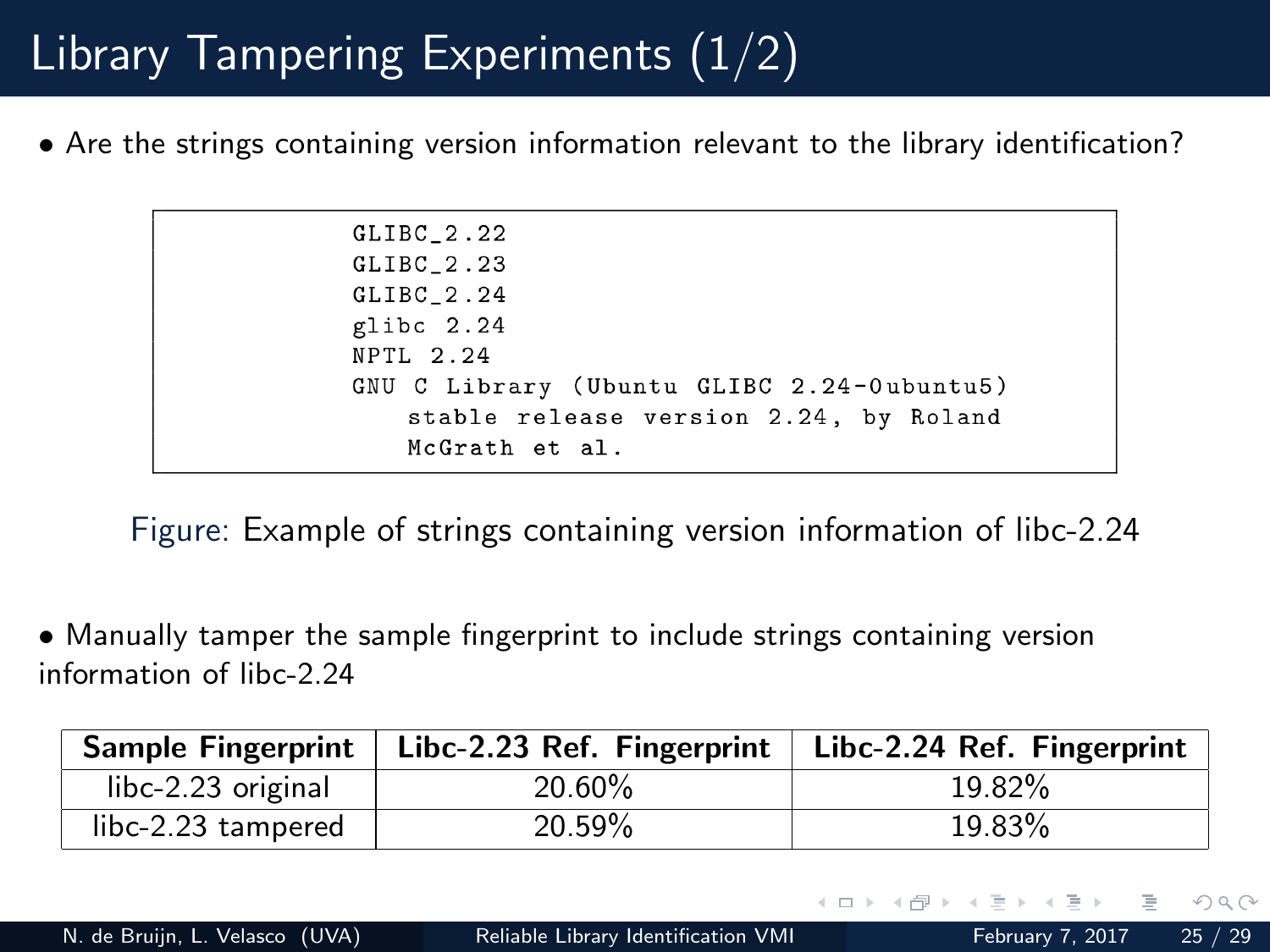• Remove every string containing version information from the sample and reference fingerprint

| Match  | <b>Fingerprint in the DB</b> |
|--------|------------------------------|
| 20.59% | libc-2.23.so.strings         |
| 19.73% | libc-2.22.so.strings         |
| 19.71% | libc-2.24.so.strings         |
| 19.34% | libc-2.21.so.strings         |
| 18.78% | libc-2.20.so.strings         |
| 18.25% | libc-2.19.so.strings         |

Table: Normal Scenario

| Match  | <b>Fingerprint in the DB</b> |
|--------|------------------------------|
| 20.54% | libc-2.23.so.stripped        |
| 19.70% | libc-2.22.so.stripped        |
| 19.68% | libc-2.24.so.stripped        |
| 19.31% | libc-2.21.so.stripped        |
| 18.74% | libc-2.20.so.stripped        |
| 18.22% | libc-2.19.so.stripped        |

Table: Stripped Scenario

 $\Omega$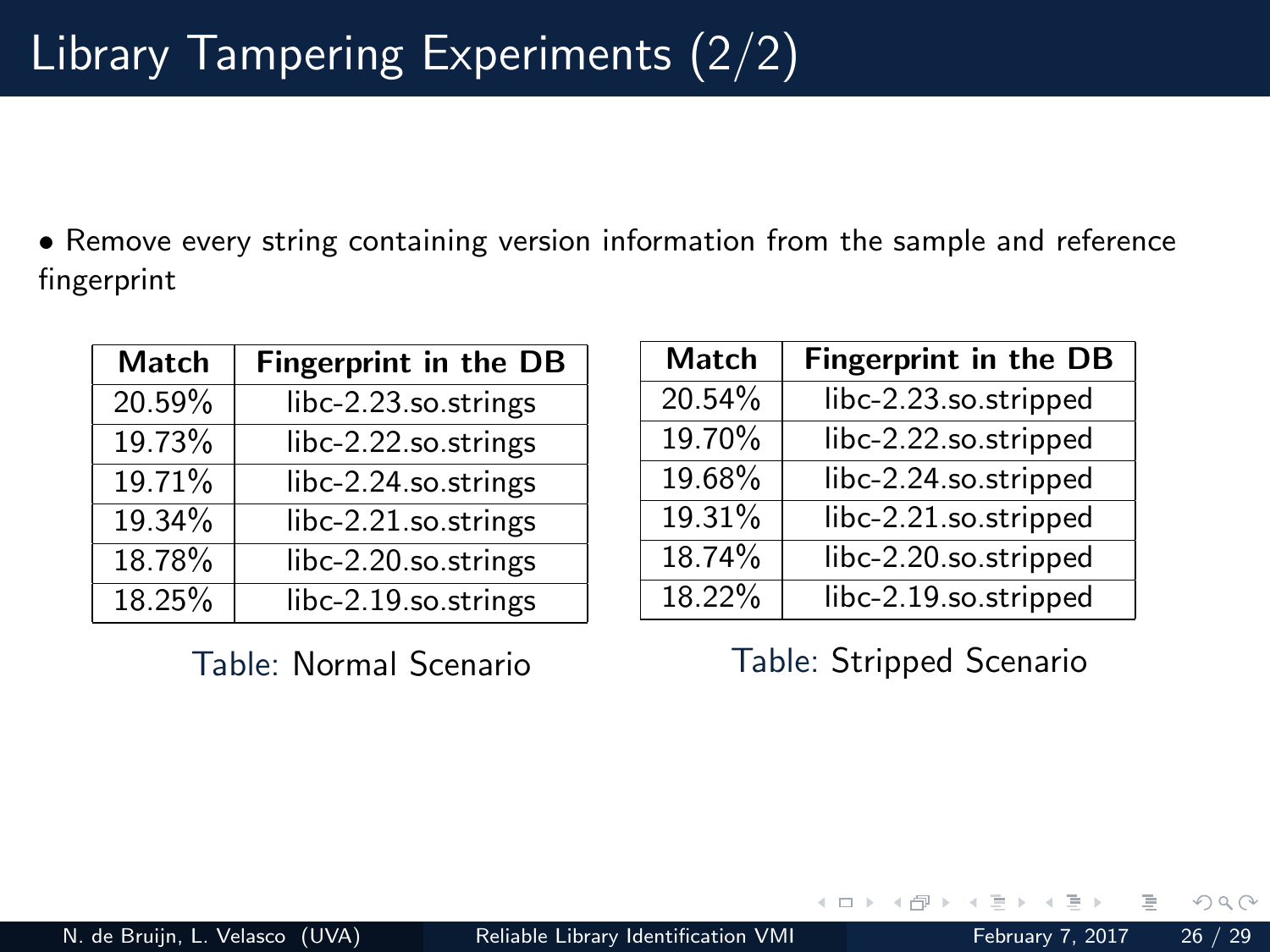- **1** Unix only
- 2 One to many comparison
- **3** Dynamically linked libraries only
- **4** Identification time directly depend on the amounts of records in the reference data base
- **6** LibVMI offsets requires guest kernel access
- **6** Swapping of memory pages affect the results
- **7** When a library that is not included in the reference data base goes through the identification process, false positives can be observed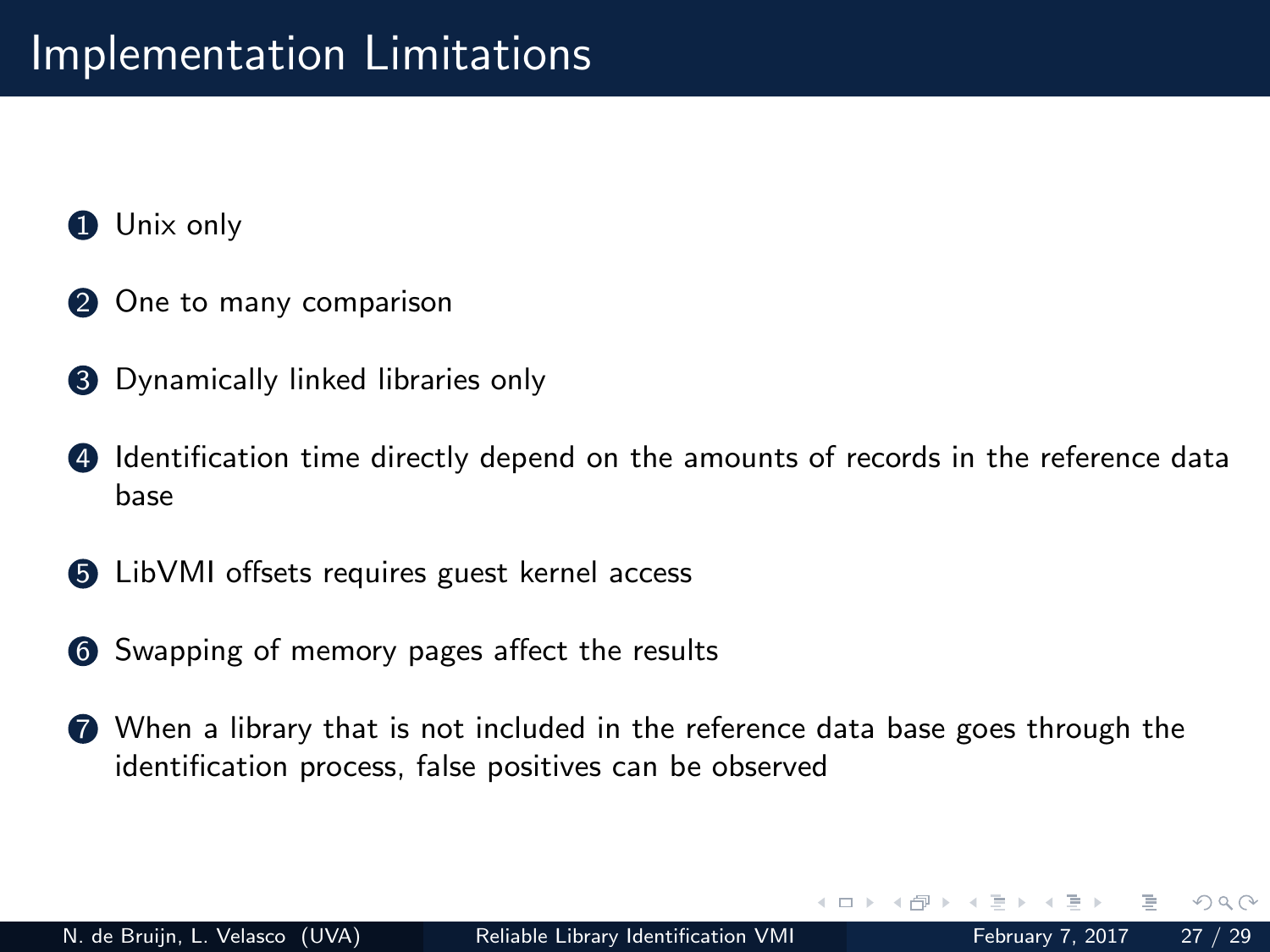- 1 LibVMI can be used to efficiently extract libraries from the VM's memory
- 2 Printable strings can be used as fingerprints to accurate identify a library when the library is in the database
- **3** Performance measurements shows that our implementation perform in a reasonable manner, even under high system load
- 4 Accuracy of identification was not effected by the load of the systems